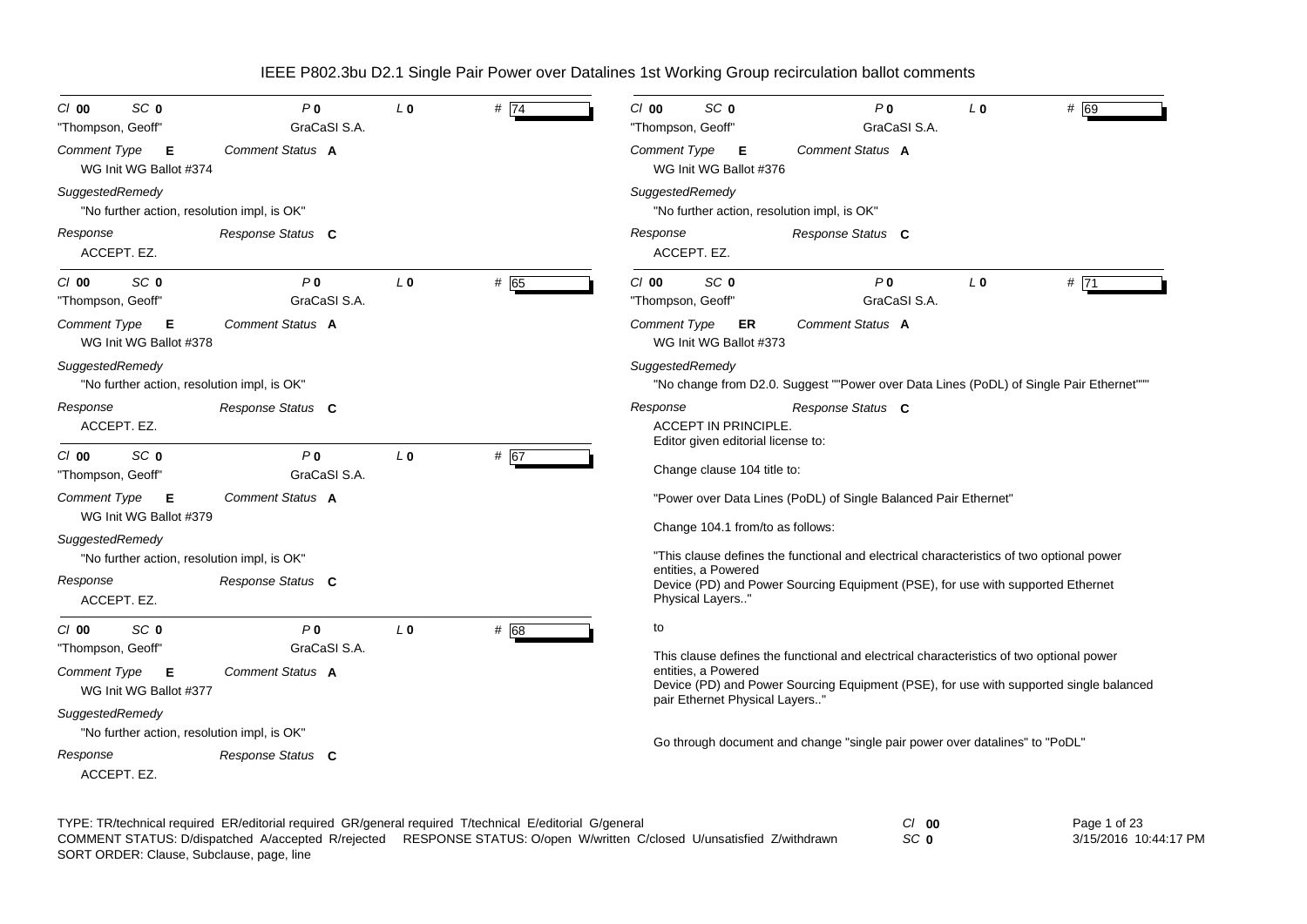| SC <sub>0</sub><br>P <sub>0</sub><br>C/O<br>L <sub>0</sub><br># 72<br>GraCaSI S.A.<br>"Thompson, Geoff"    | CI <sub>1</sub><br>SC 1.4.330a<br>P <sub>17</sub><br>L <sub>52</sub><br># 55<br>"Scruton, Peter"<br>University of New Ham                                                                                                                                                                                                |  |  |  |  |  |
|------------------------------------------------------------------------------------------------------------|--------------------------------------------------------------------------------------------------------------------------------------------------------------------------------------------------------------------------------------------------------------------------------------------------------------------------|--|--|--|--|--|
| Comment Status A<br><b>Comment Type</b><br>Е<br>WG Init WG Ballot #371                                     | Comment Status A<br><b>Comment Type</b><br>ER<br>"Currently states: ""PoDL PSE: A DTE device that provides the power to a single twisted<br>pair link section. DTE powering is intended to provide a single 100BASE-T1 or 1000BASE-                                                                                      |  |  |  |  |  |
| SuggestedRemedy<br>"No further action, resolution impl, is OK"                                             | T1 device with a unified interface for both the data it requires and the power to process<br>these data""                                                                                                                                                                                                                |  |  |  |  |  |
| Response<br>Response Status C<br>ACCEPT. EZ.                                                               | A few things on this.<br>- I would think the PSE may more typically be a switch and thus a DCE that may have<br>multiple PIs to power different PDs.                                                                                                                                                                     |  |  |  |  |  |
| SC <sub>0</sub><br>P <sub>0</sub><br>#73<br>L <sub>0</sub><br>$Cl$ 00<br>GraCaSI S.A.<br>"Thompson, Geoff" | - I think the second sentence should have power to operate and process data.                                                                                                                                                                                                                                             |  |  |  |  |  |
| Comment Status A<br><b>Comment Type</b><br>Е                                                               |                                                                                                                                                                                                                                                                                                                          |  |  |  |  |  |
| WG Init WG Ballot #370                                                                                     | SuggestedRemedy                                                                                                                                                                                                                                                                                                          |  |  |  |  |  |
| SuggestedRemedy<br>"No further action, resolution impl, is OK"                                             | "PoDL PSE: A device that provides power to a PoDL PD, connected via a single twisted<br>pair link section. DTE powering is intended to provide a single 100BASE-T1 or 1000BASE-<br>T1 device with a unified interface for both the reception and transmission of data as well as                                         |  |  |  |  |  |
| Response<br>Response Status C                                                                              | the power to operate."""                                                                                                                                                                                                                                                                                                 |  |  |  |  |  |
| ACCEPT. EZ.                                                                                                | Response<br>Response Status C                                                                                                                                                                                                                                                                                            |  |  |  |  |  |
| SC 1.4<br>P <sub>18</sub><br>L <sub>1</sub><br># 18<br>Cl <sub>1</sub>                                     | ACCEPT. EZ.                                                                                                                                                                                                                                                                                                              |  |  |  |  |  |
| Dove Networking Solut<br>"Dove, Daniel"                                                                    | CI <sub>1</sub><br>SC 1.4.330a<br>P <sub>17</sub><br># 87<br>L <sub>52</sub>                                                                                                                                                                                                                                             |  |  |  |  |  |
| Comment Status A<br><b>Comment Type</b><br><b>TR</b><br>No definition for PoDL PD                          | CME Consulting / LTC<br>"Zimmerman, George"<br><b>Comment Type</b><br><b>Comment Status A</b>                                                                                                                                                                                                                            |  |  |  |  |  |
| SuggestedRemedy                                                                                            | $\mathbf{T}$<br>"Why is there no parallel definition of PoDL PD? Without it, the PoDL PD falls in the                                                                                                                                                                                                                    |  |  |  |  |  |
| Add a definition for PoDL PD                                                                               | definition of Type 1 PD for Clause 33. ""1.4.415 Type 1 PD: A PD that does not provide a                                                                                                                                                                                                                                 |  |  |  |  |  |
| Response<br>Response Status C                                                                              | Class 4 signature during Physical Layer classification (see<br>IEEE 802.3, Clause 33).""'                                                                                                                                                                                                                                |  |  |  |  |  |
| <b>ACCEPT IN PRINCIPLE.</b>                                                                                | SuggestedRemedy                                                                                                                                                                                                                                                                                                          |  |  |  |  |  |
| Add definition to 1.4 as follows:                                                                          | "Add definition ""PoDL PD: A PD that draws power over a link section consisting of a single<br>twisted pair. (See IEEE Std 802.3, Clause 104)"". Change definition of Type 1 PD FROM:                                                                                                                                    |  |  |  |  |  |
| 1.4.330c PoDL PD: A powered device that is intended to receive power from a single<br>balanced pair cable. | "1.4.415 Type 1 PD: A PD that does not provide a Class 4 signature during Physical Layer<br>classification (see IEEE 802.3, Clause 33)."" TO: ""1.4.415 Type 1 PD: A PD that<br>provides a Class 0, 1, 2 or 3 signature during Physical Layer classification, and that is not<br>a PoDL PD (see IEEE 802.3, Clause 33)"" |  |  |  |  |  |
|                                                                                                            | Response<br>Response Status C                                                                                                                                                                                                                                                                                            |  |  |  |  |  |
|                                                                                                            | ACCEPT. EZ.                                                                                                                                                                                                                                                                                                              |  |  |  |  |  |

*SC* **1.4.330a**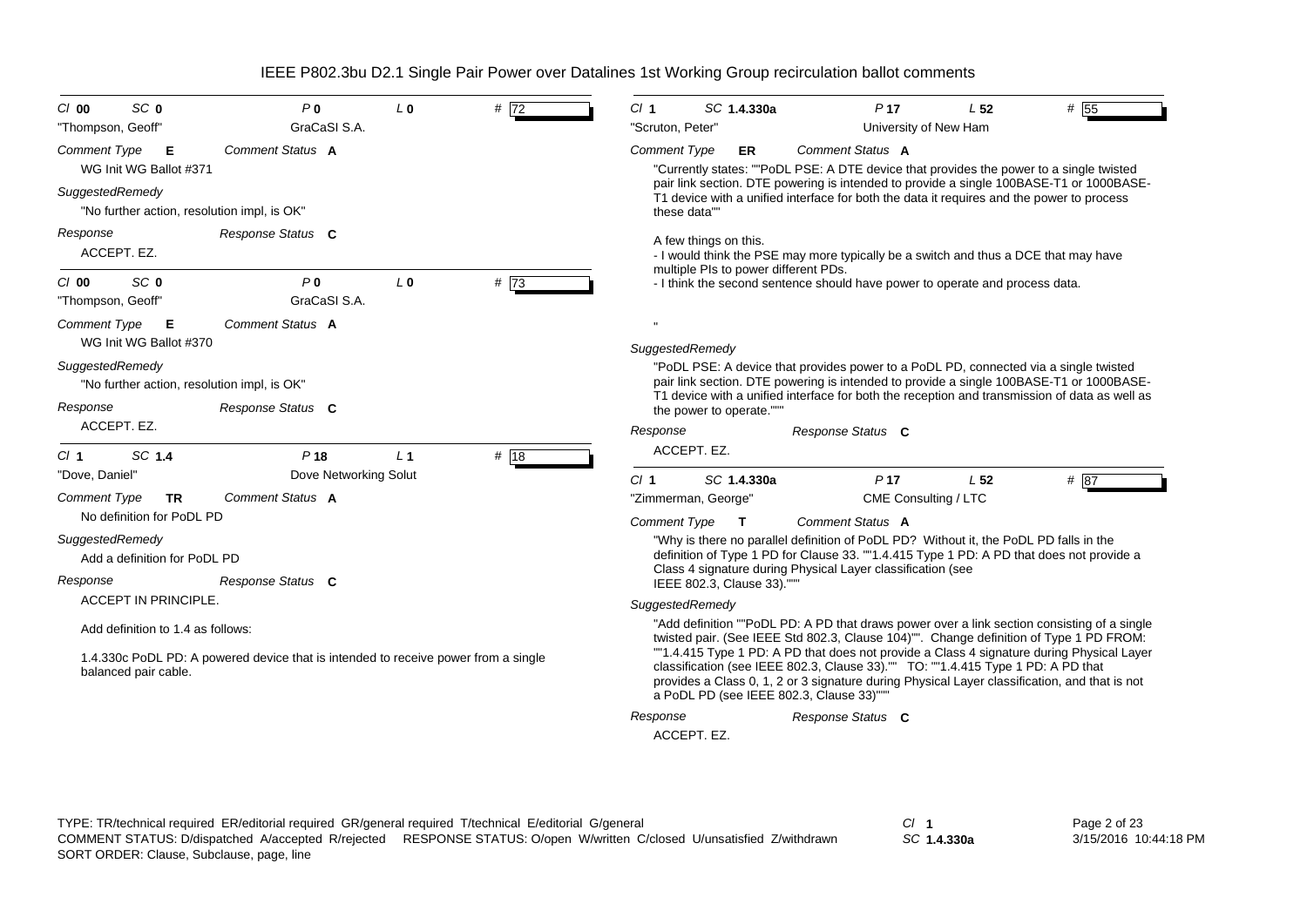| CI 1                | SC 1.4.330a |                      | L 52 | # 88 |
|---------------------|-------------|----------------------|------|------|
| "Zimmerman, George" |             | CME Consulting / LTC |      |      |



*Cl* **1** *SC* **1.4.330a** *P* **17** *L* **52** *#* 89"Zimmerman, George" CME Consulting / LTC

#### *Comment Type* **T** *Comment Status* **A**

"single twisted pair link section' is unclear (it could mean one 'twisted pair link section'. Definition needs clarity to refer to link sections consisting of a single twisted pair, and to refer to clause 104. also, ""twisted pair"" when used as an adjective should be hyphenated. (note this isn't needed if the proposed change is adopted)"

### *SuggestedRemedy*

"Change 'power to a single twisted pair link section' to read 'power to a link section consisting of a single twisted pair.' Add at the end of definition: '(See IEEE Std 802.3, Clause 104)'"

*Response Status* **C**

#### *Response*

ACCEPT. EZ.

#### *Comment Type* **T** *Comment Status* **A**

"New definition for PoDL PSE begs that the existing definition for PSE doesn't rule out PoDL PSE, or refer to clause 33. It only says: 'A DTE or midspan device that provides the power to a single link section. DTE powering is intended to provide a single 10BASE-T, 100BASE-TX, or 1000BASE-T device with a unified interface for both the data it requires and the power to process these data.' While the second sentence is helpful, the definition is the first sentence and also applies to PoDL PSEs. Clause 104 takes advantage of this and uses just PSE or PD, and not PoDL PSE or PoDL PD always. Definition needs to clearly be one or the other."

### *SuggestedRemedy*

"Add existing definition of PSE into the amendment: ""1.4.338 Power Sourcing Equipment (PSE): A DTE or midspan device that provides the power to a single

link section. DTE powering is intended to provide a single 10BASE-T, 100BASE-TX, or 1000BASE-T

device with a unified interface for both the data it requires and the power to process these data."" Insert text before second sentence (""DTE powering is intended...""): ""PSEs are defined for use with two different types of twisted-pair PHYs. When used with 2 or 4 pair twisted-pair (BASE-T) PHYs (see IEEE Std 802.3, Clause 33), "" and insert at the end of the definition, ""When used with single twisted-pair (BASE-T1 PHYs), (see IEEE Std 802.3, Clause 104), DTE powering is intended to provide a single 100BASE-T1 or 1000BASE-T1 device with a unified interface for both the data it requires and the power to process these data.""

Additionally, add a sentence to the end of the introduction of Clause 104 stating, ""When used in this clause, the term PSE always means PoDL PSE, and the term PD always means PoDL PD."" (P35 L25)

| Response<br>ACCEPT. EZ. |             | Response Status C                                                                                                                                                                                                                                 |                      |      |         |
|-------------------------|-------------|---------------------------------------------------------------------------------------------------------------------------------------------------------------------------------------------------------------------------------------------------|----------------------|------|---------|
| Cl <sub>1</sub>         | SC 1.4.418a | P 18                                                                                                                                                                                                                                              |                      | L 19 | #<br>91 |
| "Zimmerman, George"     |             |                                                                                                                                                                                                                                                   | CME Consulting / LTC |      |         |
| Comment Type <b>E</b>   |             | Comment Status A<br>"Consistency - while link segment and link section appear to be identical in the PoDL<br>system, as there are currently no midspans, we should be consistent which we use.<br>Recommend to use link section, as in 1.4.330a." |                      |      |         |
| SuggestedRemedy         |             | "Replace ""link segment"" with ""link section"" in 1.4.418a, b, and c."                                                                                                                                                                           |                      |      |         |
| Response<br>ACCEPT. EZ. |             | Response Status C                                                                                                                                                                                                                                 |                      |      |         |

*SC* **1.4.418a**

Page 3 of 23 3/15/2016 10:44:18 PM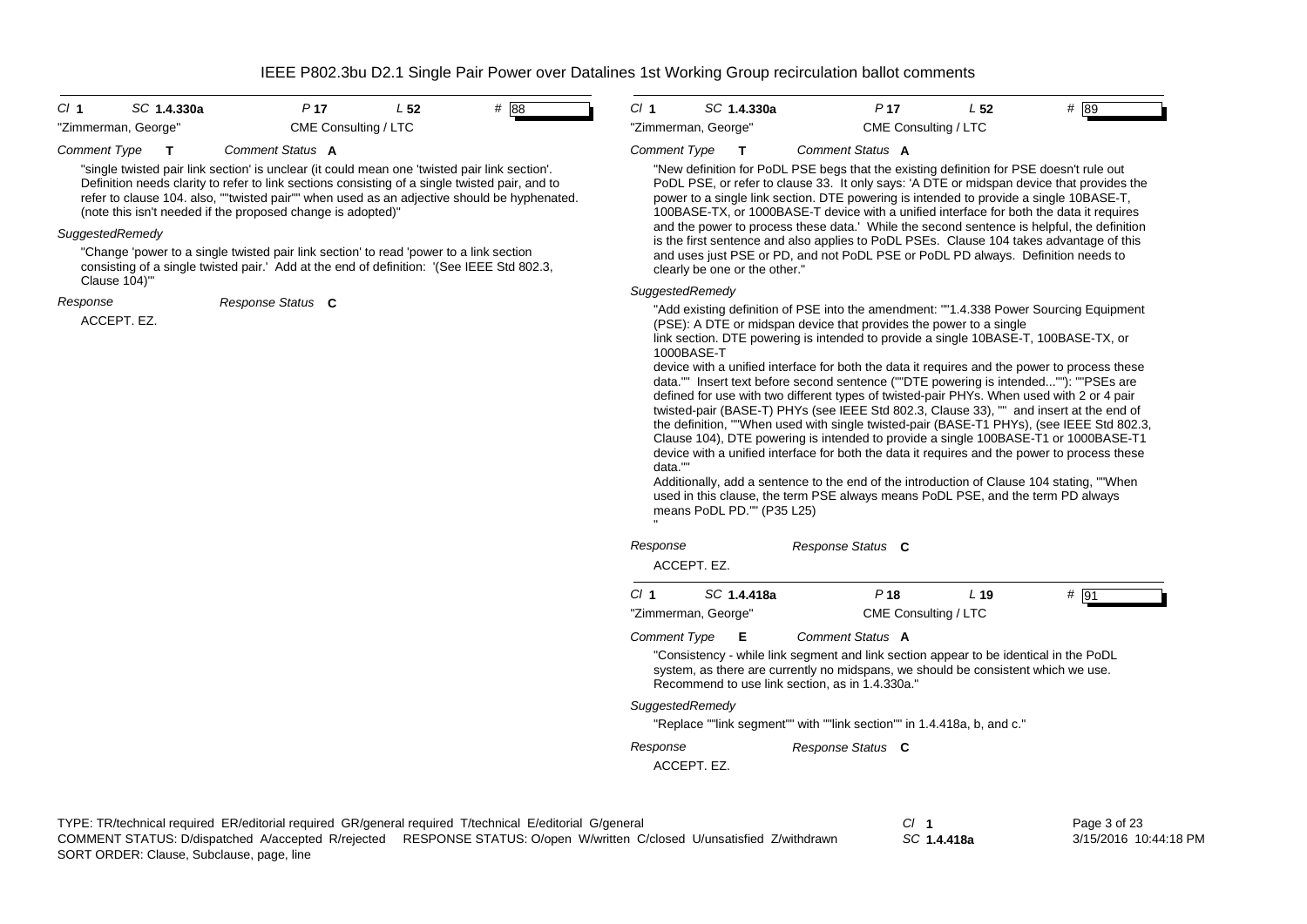| Cl <sub>1</sub>                        | SC 1.4.418a                                                          | P <sub>18</sub>                                                                                                                                                                                                                                                                                                                                                                                                                                                                  | L <sub>19</sub> | # 90   | $Cl$ 30                                                  | SC 30.2.3                                                                               |                                    | P20                                                                                                                                                                                  | L <sub>1</sub> | #                                                                                                                                                                                         |
|----------------------------------------|----------------------------------------------------------------------|----------------------------------------------------------------------------------------------------------------------------------------------------------------------------------------------------------------------------------------------------------------------------------------------------------------------------------------------------------------------------------------------------------------------------------------------------------------------------------|-----------------|--------|----------------------------------------------------------|-----------------------------------------------------------------------------------------|------------------------------------|--------------------------------------------------------------------------------------------------------------------------------------------------------------------------------------|----------------|-------------------------------------------------------------------------------------------------------------------------------------------------------------------------------------------|
| <b>Comment Type</b><br>Response        | "Zimmerman, George"<br>$\mathbf T$<br>SuggestedRemedy<br>ACCEPT. EZ. | CME Consulting / LTC<br>Comment Status A<br>"PD/MDI and PSE/MDI are not a additional defined components comprising the PoDL<br>system (applies to all 3 PoDL system definitions, 1.5.418a, b, and c), and are either<br>interface planes for the PD or PSE in the standard."<br>"Delete 'PSE MDI/PI' and 'PD MDI/PI' from 'A system comprising.' to read 'A system<br>comprising a PSE, link segment, and PD that are compatible."" in 1.4.418a, b, and c."<br>Response Status C |                 |        | "Anslow, Pete"<br><b>Comment Type</b><br>SuggestedRemedy | ER<br>201x) with the following:"<br>201x) with the following:""                         | However, this has not been done."  | Ciena<br>Comment Status A<br>"Comment #34 against D2.0 was ACCEPT with a suggested remedy of:<br>Use the version in the P802.3br draft as the basis for the changes being made here. |                | Change the editing instruction to: ""Replace Figure 30-3 (as modified by IEEE Std 802.3br-<br>"Change the editing instruction to: ""Replace Figure 30-3 (as modified by IEEE Std 802.3br- |
| Cl <sub>1</sub><br><b>Comment Type</b> | SC 1.5<br>"Zimmerman, George"<br>E                                   | P <sub>18</sub><br>CME Consulting / LTC<br>Comment Status A                                                                                                                                                                                                                                                                                                                                                                                                                      | L24             | # 92   | Response<br>$Cl$ 30                                      | ACCEPT. EZ.<br>SC 30.15.1.1.3                                                           |                                    | Response Status C<br>P23                                                                                                                                                             | L32            | Use the version in the P802.3br draft as the basis for the changes being made here."<br># 19                                                                                              |
| Response                               | SuggestedRemedy<br>ACCEPT. EZ.                                       | PD is already in the abbreviation list in 802.3-2015<br>Delete PD abbreviation from amendment<br>Response Status C                                                                                                                                                                                                                                                                                                                                                               |                 |        | "Dove, Daniel"<br><b>Comment Type</b><br>SuggestedRemedy | <b>TR</b>                                                                               |                                    | Dove Networking Solut<br><b>Comment Status A</b><br>Status accurately represent the states that the PSE would be in for a given status."                                             |                | "This section is not matching the description in clause 45, nor does the description of PSE                                                                                               |
| CI <sub>1</sub><br>Comment Type        | SC 1.5<br>"Zimmerman, George"<br>E                                   | P <sub>18</sub><br>CME Consulting / LTC<br><b>Comment Status A</b><br>PSE is already in the abbreviation list in 802.3-2015                                                                                                                                                                                                                                                                                                                                                      | L <sub>25</sub> | $#$ 93 |                                                          | "Status => STATE as follows;<br>$disabeled \Rightarrow DISABLE$<br>CLASSIFICATION_EVAL, | sleeping => SETTLE_SLEEP and SLEEP | searching => DETECTION, DETECTION_EVAL, CLASSIFICATION,<br>delivering power => POWER_UP and POWER_ON,                                                                                |                |                                                                                                                                                                                           |
| Response                               | SuggestedRemedy<br>ACCEPT. EZ.                                       | Delete PSE abbreviation from amendment<br>Response Status C                                                                                                                                                                                                                                                                                                                                                                                                                      |                 |        | Response<br>OBE 105.                                     | <b>ACCEPT IN PRINCIPLE</b>                                                              |                                    | Response Status C                                                                                                                                                                    |                |                                                                                                                                                                                           |

*SC* **30.15.1.1.3**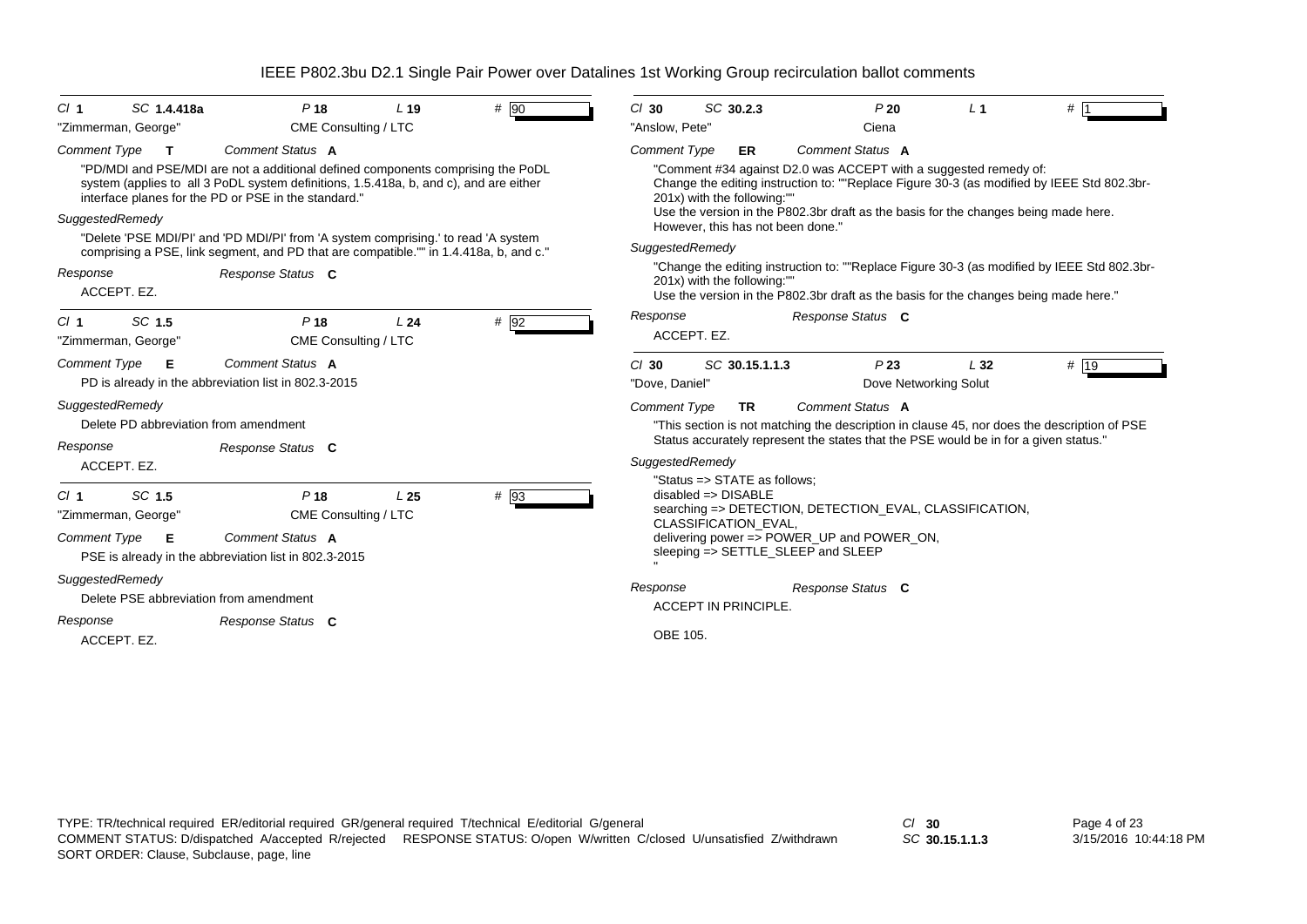| "Zimmerman, George"                                                                                                                                                                                        | P25<br>$L$ 16<br>CME Consulting / LTC                                                         | $#$ 94 | SC 45<br>$Cl$ 45<br>"Zimmerman, George"                     | P29<br>CME Consulting / LTC                                                                                                                                                                                                                                                                                                                                                                                                                                      | $L_6$           | # 97 |
|------------------------------------------------------------------------------------------------------------------------------------------------------------------------------------------------------------|-----------------------------------------------------------------------------------------------|--------|-------------------------------------------------------------|------------------------------------------------------------------------------------------------------------------------------------------------------------------------------------------------------------------------------------------------------------------------------------------------------------------------------------------------------------------------------------------------------------------------------------------------------------------|-----------------|------|
| Comment Type<br>$\mathbf{T}$                                                                                                                                                                               | Comment Status A                                                                              |        | Comment Type<br>Е                                           | Comment Status A                                                                                                                                                                                                                                                                                                                                                                                                                                                 |                 |      |
| "There is no transition from DETECTION to RESTART. Should be from<br>DETECTION_EVAL, which indicates mr_invalid_signature was set."                                                                        |                                                                                               |        |                                                             | "Editing instruction incorrectly formed: ""Insert row to add Power Unit Registers to Table 45-<br>1 as changed by P802.3bn as shown (unchanged rows                                                                                                                                                                                                                                                                                                              |                 |      |
| SuggestedRemedy<br>Change DETECTION to DETECTION_EVAL                                                                                                                                                      |                                                                                               |        | as follows (unchanged rows not shown):""                    | not shown):"" should be ""Insert row to add Power Unit Registers to Table 45-1 (as<br>modified by IEEE Std 802.3bn-201x) directly above reserved row, and adjust reserved row                                                                                                                                                                                                                                                                                    |                 |      |
| Response                                                                                                                                                                                                   | Response Status C                                                                             |        | SuggestedRemedy                                             |                                                                                                                                                                                                                                                                                                                                                                                                                                                                  |                 |      |
| ACCEPT. EZ.                                                                                                                                                                                                |                                                                                               |        | see comment                                                 |                                                                                                                                                                                                                                                                                                                                                                                                                                                                  |                 |      |
| $Cl$ 30<br>SC 30.15.1.1.8<br>"Zimmerman, George"                                                                                                                                                           | P <sub>25</sub><br>L31<br>CME Consulting / LTC                                                | # 95   | Response<br>ACCEPT. EZ.                                     | Response Status C                                                                                                                                                                                                                                                                                                                                                                                                                                                |                 |      |
| Comment Type<br>$\mathbf T$<br>directly from the state CLASSIFICATION to the state RESTART due to the pi_detecting<br>variable being asserted false and the pi_sleeping variable being asserted true these | Comment Status A                                                                              |        | SC 45.2<br>$Cl$ 45<br>"Anslow, Pete"                        | P29<br>Ciena                                                                                                                                                                                                                                                                                                                                                                                                                                                     | L <sub>5</sub>  | # 12 |
| variables are set whenever the RESTART state is entered. The transition is indicated by<br>tclass timer done.                                                                                              |                                                                                               |        | <b>Comment Type</b><br>Е                                    | Comment Status A<br>"P802.3bn should be ""IEEE Std 802.3bn-201x""                                                                                                                                                                                                                                                                                                                                                                                                |                 |      |
| SuggestedRemedy<br>"Change ""due to the pi_detecting variable being asserted false and the pi_sleeping<br>variable being asserted true"" to ""due to tclass timer done being asserted true"""              |                                                                                               |        | SuggestedRemedy<br>Make the same change on page 30, line 2" | "Change ""P802.3bn"" to ""IEEE Std 802.3bn-201x""                                                                                                                                                                                                                                                                                                                                                                                                                |                 |      |
| Response<br>ACCEPT. EZ.                                                                                                                                                                                    | Response Status C                                                                             |        | Response<br>ACCEPT. EZ.                                     | Response Status C                                                                                                                                                                                                                                                                                                                                                                                                                                                |                 |      |
| $CI$ 30<br>SC 30.15.1.1.9<br>"Zimmerman, George"                                                                                                                                                           | P <sub>25</sub><br>$L$ 49<br>CME Consulting / LTC                                             | # 96   | $Cl$ 45<br>SC 45.2<br>"Zimmerman, George"                   | P29<br>CME Consulting / LTC                                                                                                                                                                                                                                                                                                                                                                                                                                      | L <sub>18</sub> | # 98 |
| <b>Comment Type</b><br>ER                                                                                                                                                                                  | Comment Status A                                                                              |        | Comment Type<br>ER                                          | Comment Status A                                                                                                                                                                                                                                                                                                                                                                                                                                                 |                 |      |
| "logic sense of the variable is reversed. ""power_not_available variable being true."" -                                                                                                                   | variable is actually power_available, and the referenced transition occurs when it is false." |        |                                                             | "Table 45-2, edit changing power unit MMD to address 13 from comment 323 needs to be<br>reflected here, changing the address from m.5.12 to m.5.13."                                                                                                                                                                                                                                                                                                             |                 |      |
|                                                                                                                                                                                                            |                                                                                               |        | SuggestedRemedy                                             |                                                                                                                                                                                                                                                                                                                                                                                                                                                                  |                 |      |
| SuggestedRemedy<br>"Change ""power_not_available variable being true"" in BEHAVIOUR DEFINED AS of                                                                                                          |                                                                                               |        |                                                             |                                                                                                                                                                                                                                                                                                                                                                                                                                                                  |                 |      |
| 30.15.1.1.9 to ""power available variable being false.""<br>Response<br>ACCEPT. EZ.                                                                                                                        | Response Status C                                                                             |        | below<br>""m.5.13""                                         | "Change editing instruction to read ""Change Table 45-2 (as modified by IEEE Std 802.3bn-<br>201X) to update reserved row and insert row to add Power Unit Registers in Table 45-2.<br>reserved row for m.5.15:13 and immediately above row for register m.5.12 (inserted by<br>IEEE Std 802.3bn-201X) (unchanged rows not shown):"", and change reserved row edit to<br>show change from m.5.15:13 to m.5.15:14, and change inserted row for ""m.5.12"" to read |                 |      |

TYPE: TR/technical required ER/editorial required GR/general required T/technical E/editorial G/general *Cl* **45** SORT ORDER: Clause, Subclause, page, line COMMENT STATUS: D/dispatched A/accepted R/rejected RESPONSE STATUS: O/open W/written C/closed U/unsatisfied Z/withdrawn

*SC* **45.2**

Page 5 of 23 3/15/2016 10:44:18 PM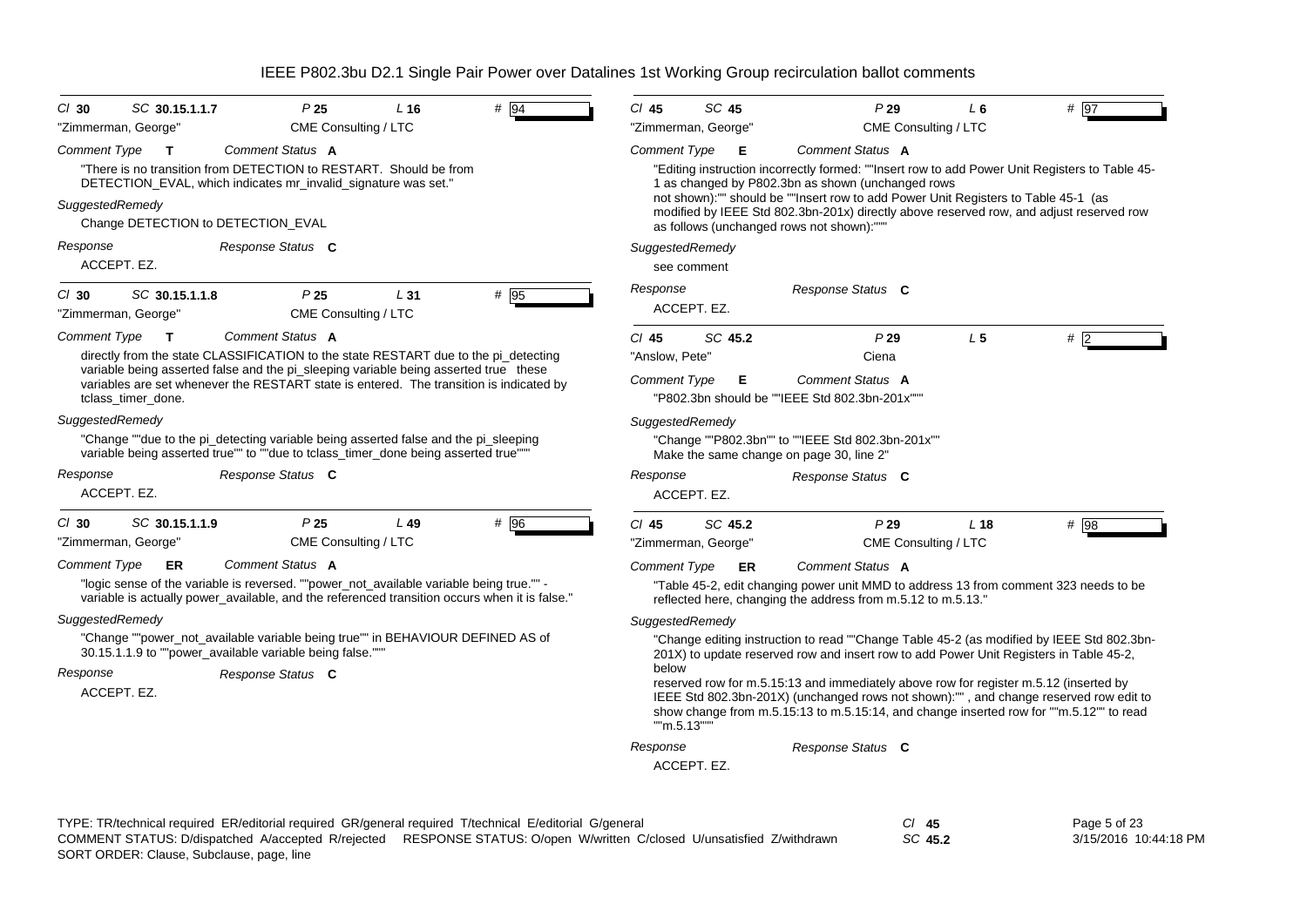| $CI$ 45                                                                                                                                                                                  | SC 45.2                       | P29                                                                                                                                                                           | L29 | #    | $Cl$ 45                                                                                                                                                                                                                                                                            | SC 45.2.7a.2.4                     | P30                                                                                                                                                                                                                                                                      | L 44           | # 52        |  |  |
|------------------------------------------------------------------------------------------------------------------------------------------------------------------------------------------|-------------------------------|-------------------------------------------------------------------------------------------------------------------------------------------------------------------------------|-----|------|------------------------------------------------------------------------------------------------------------------------------------------------------------------------------------------------------------------------------------------------------------------------------------|------------------------------------|--------------------------------------------------------------------------------------------------------------------------------------------------------------------------------------------------------------------------------------------------------------------------|----------------|-------------|--|--|
| "Anslow, Pete"                                                                                                                                                                           |                               | Ciena                                                                                                                                                                         |     |      | "Remein, Duane"                                                                                                                                                                                                                                                                    |                                    |                                                                                                                                                                                                                                                                          |                |             |  |  |
| <b>Comment Type</b>                                                                                                                                                                      | <b>TR</b>                     | Comment Status A                                                                                                                                                              |     |      | <b>Comment Type</b>                                                                                                                                                                                                                                                                | <b>TR</b>                          | Comment Status A                                                                                                                                                                                                                                                         |                | unsatisfied |  |  |
| m.5.12"                                                                                                                                                                                  |                               | "As noted in comment #39 against D2.0, device address 12 has been allocated by<br>P802.3bn. This means that in Table 45-2, Power Unit present should be m.5.13 not            |     |      |                                                                                                                                                                                                                                                                                    |                                    | "MDIO registers affected by SD's should clearly be tied to a variable in the SD and not<br>set/reset by a state transition as in ""shall be set to one when the PSE state diagram<br>(Figure 104-4) transitions directly from the state CLASSIFICATION_EVAL to RESTART"" |                |             |  |  |
| SuggestedRemedy<br>"In Table 45-2:                                                                                                                                                       |                               |                                                                                                                                                                               |     |      | This issue exists for the following bit definitions; 12.1.15, 14, 13, 12, 11, 10, 9:7, 6:3 and<br>2:0."                                                                                                                                                                            |                                    |                                                                                                                                                                                                                                                                          |                |             |  |  |
|                                                                                                                                                                                          |                               | Change the reserved row to be ""m.5.15:1314"" where 13 is in strikethrough and 14 is                                                                                          |     |      | SuggestedRemedy                                                                                                                                                                                                                                                                    |                                    |                                                                                                                                                                                                                                                                          |                |             |  |  |
| underlined.<br>Change ""Power Unit present"" to be m.5.13<br>Change the editing instruction to refer to Table 45-2 as modified by IEEE Std 802.3bn-                                      |                               |                                                                                                                                                                               |     |      |                                                                                                                                                                                                                                                                                    | create it in the SD and xref here. | Provide a clear reference to a SD variable for bit 12.1.12. If one does not exist in the SD                                                                                                                                                                              |                |             |  |  |
| 201x.                                                                                                                                                                                    |                               |                                                                                                                                                                               |     |      | Response                                                                                                                                                                                                                                                                           |                                    | Response Status C                                                                                                                                                                                                                                                        |                |             |  |  |
|                                                                                                                                                                                          | Response<br>Response Status C |                                                                                                                                                                               |     |      |                                                                                                                                                                                                                                                                                    | <b>ACCEPT IN PRINCIPLE.</b>        |                                                                                                                                                                                                                                                                          |                |             |  |  |
| ACCEPT. EZ.                                                                                                                                                                              |                               |                                                                                                                                                                               |     |      | See 105.                                                                                                                                                                                                                                                                           |                                    |                                                                                                                                                                                                                                                                          |                |             |  |  |
| $CI$ 45                                                                                                                                                                                  | SC 45.2.7a.2.1                | P30                                                                                                                                                                           | L26 | # 51 | $Cl$ 45                                                                                                                                                                                                                                                                            | SC 45.2.7b                         | P30                                                                                                                                                                                                                                                                      | L <sub>2</sub> | # 99        |  |  |
| "Remein, Duane"                                                                                                                                                                          |                               |                                                                                                                                                                               |     |      |                                                                                                                                                                                                                                                                                    | "Zimmerman, George"                | CME Consulting / LTC                                                                                                                                                                                                                                                     |                |             |  |  |
| Comment Status R<br>unsatisfied<br><b>Comment Type</b><br><b>TR</b>                                                                                                                      |                               |                                                                                                                                                                               |     |      | <b>Comment Type</b>                                                                                                                                                                                                                                                                | - E                                | Comment Status A                                                                                                                                                                                                                                                         |                |             |  |  |
|                                                                                                                                                                                          |                               | "The use of the term shall here implies CL 45 is mandated. Clause 45 is optional in it's<br>entirety and cannot be made mandatory.                                            |     |      |                                                                                                                                                                                                                                                                                    | IEEE Std 802.3bn-201X.""           | "Editing instruction incorrectly formed: ""added by P802.3bn."", should be ""inserted by                                                                                                                                                                                 |                |             |  |  |
|                                                                                                                                                                                          |                               |                                                                                                                                                                               |     |      | SuggestedRemedy                                                                                                                                                                                                                                                                    |                                    |                                                                                                                                                                                                                                                                          |                |             |  |  |
|                                                                                                                                                                                          |                               | "This bit shall be set to one when the PSE state diagram (Figure 104-4) enters the state<br>'ERROR.' The Power Denied bit shall be implemented with latching high behavior as |     |      |                                                                                                                                                                                                                                                                                    | see comment                        |                                                                                                                                                                                                                                                                          |                |             |  |  |
| defined in 45.2.""                                                                                                                                                                       |                               |                                                                                                                                                                               |     |      | Response                                                                                                                                                                                                                                                                           |                                    | Response Status C                                                                                                                                                                                                                                                        |                |             |  |  |
|                                                                                                                                                                                          |                               | Given that you've not opened the PICS for CI 45 I infer that you don't wish to include                                                                                        |     |      |                                                                                                                                                                                                                                                                                    | ACCEPT. EZ.                        |                                                                                                                                                                                                                                                                          |                |             |  |  |
|                                                                                                                                                                                          | normative language here."     |                                                                                                                                                                               |     |      | $Cl$ 45                                                                                                                                                                                                                                                                            | SC 45.2.7b                         | P30                                                                                                                                                                                                                                                                      | L <sub>4</sub> | # 100       |  |  |
| SuggestedRemedy                                                                                                                                                                          |                               |                                                                                                                                                                               |     |      |                                                                                                                                                                                                                                                                                    | "Zimmerman, George"                | CME Consulting / LTC                                                                                                                                                                                                                                                     |                |             |  |  |
|                                                                                                                                                                                          |                               | "Change ""shall be"" to ""is"" in 12 places in 45.2.7a.2.x. For example the statements                                                                                        |     |      | <b>Comment Type</b>                                                                                                                                                                                                                                                                | E                                  | <b>Comment Status A</b>                                                                                                                                                                                                                                                  |                |             |  |  |
|                                                                                                                                                                                          | quoted above will read:       |                                                                                                                                                                               |     |      |                                                                                                                                                                                                                                                                                    |                                    |                                                                                                                                                                                                                                                                          |                |             |  |  |
| "This bit is set to one when the PSE state diagram (Figure 104-4) enters the<br>state'ERROR.' The Power Removed bit is implemented with latching high behavior as<br>defined in 45.2.""" |                               |                                                                                                                                                                               |     |      | "more than just table 45-211d are inserted by IEEE P802.3bq, bz, and bn; actually, IEEE<br>Std. 802.3bn inserts Tables 45-211a through g, hence the numbering is correct, but the<br>editor's note is incorrect, and the editor's note is redundant with the editing instruction." |                                    |                                                                                                                                                                                                                                                                          |                |             |  |  |
| Response                                                                                                                                                                                 |                               | Response Status C                                                                                                                                                             |     |      | SuggestedRemedy                                                                                                                                                                                                                                                                    |                                    |                                                                                                                                                                                                                                                                          |                |             |  |  |
| REJECT. EZ.                                                                                                                                                                              |                               |                                                                                                                                                                               |     |      |                                                                                                                                                                                                                                                                                    | Delete editor's note               |                                                                                                                                                                                                                                                                          |                |             |  |  |
| mandatory.                                                                                                                                                                               |                               | Implementation of 45.2.7.b is optional. If it is implemented, the 'shalls' in CL 45 are                                                                                       |     |      | Response                                                                                                                                                                                                                                                                           | ACCEPT. EZ.                        | Response Status C                                                                                                                                                                                                                                                        |                |             |  |  |
|                                                                                                                                                                                          |                               |                                                                                                                                                                               |     |      |                                                                                                                                                                                                                                                                                    |                                    |                                                                                                                                                                                                                                                                          |                |             |  |  |

TYPE: TR/technical required ER/editorial required GR/general required T/technical E/editorial G/general *Cl* **45** SORT ORDER: Clause, Subclause, page, line COMMENT STATUS: D/dispatched A/accepted R/rejected RESPONSE STATUS: O/open W/written C/closed U/unsatisfied Z/withdrawn

*SC* **45.2.7b**

Page 6 of 23 3/15/2016 10:44:18 PM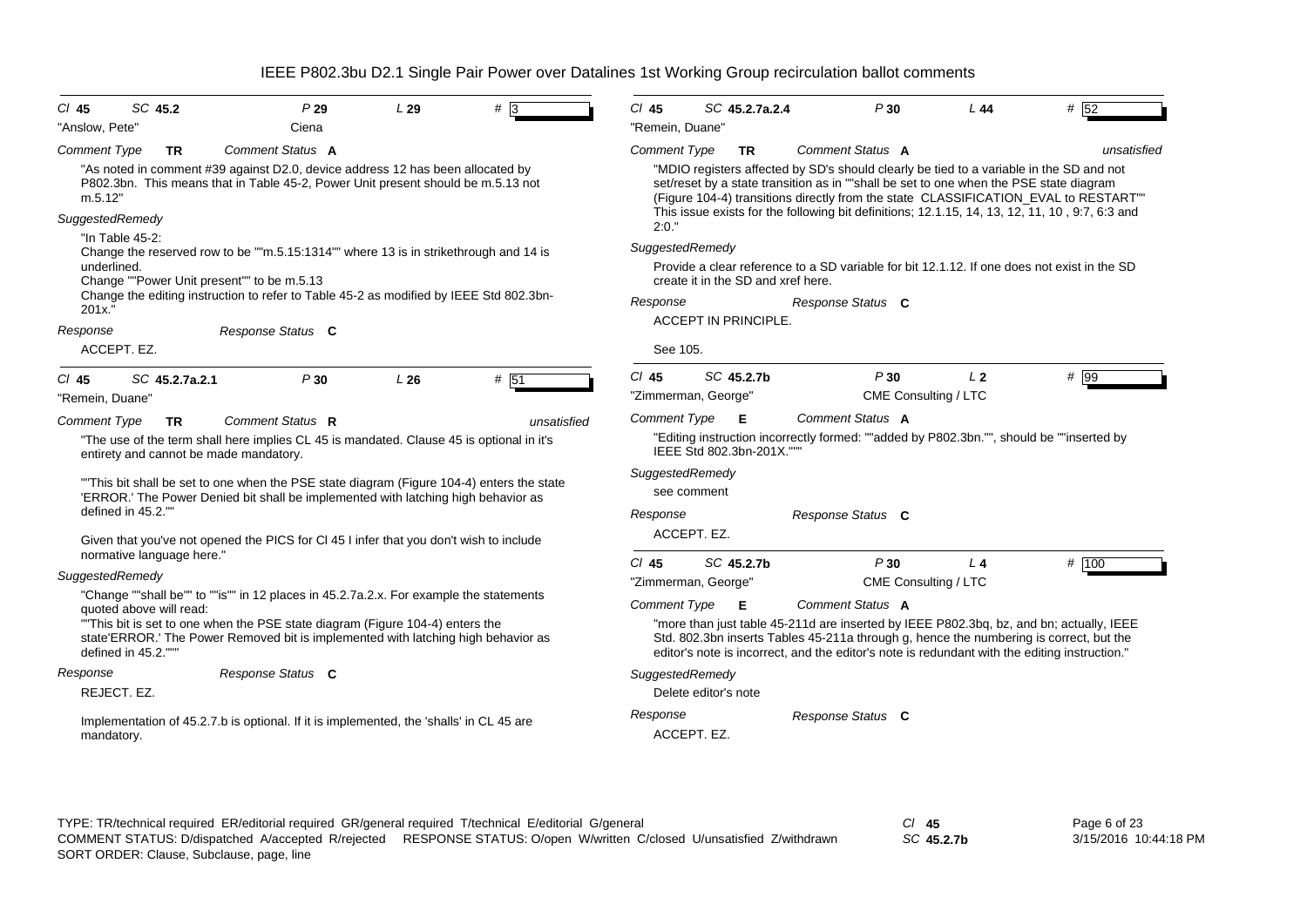| SC 45.2.7b.1.1<br>$CI$ 45                                                                                                                                                                                                                                                       | P30                                 | L <sub>42</sub> | # 101  | $Cl$ 45                                                      |                                    | SC 45.2.7b.2.1                                                                                                                                            |  | P31                                                                                                          | $L$ 48 | # 103                                                                                                                                                                                         |
|---------------------------------------------------------------------------------------------------------------------------------------------------------------------------------------------------------------------------------------------------------------------------------|-------------------------------------|-----------------|--------|--------------------------------------------------------------|------------------------------------|-----------------------------------------------------------------------------------------------------------------------------------------------------------|--|--------------------------------------------------------------------------------------------------------------|--------|-----------------------------------------------------------------------------------------------------------------------------------------------------------------------------------------------|
| "Zimmerman, George"                                                                                                                                                                                                                                                             | CME Consulting / LTC                |                 |        | "Zimmerman, George"                                          |                                    |                                                                                                                                                           |  | CME Consulting / LTC                                                                                         |        |                                                                                                                                                                                               |
| <b>Comment Type</b><br>Е<br>"Enable power classification is bit 13.0.1, not 13.0.2, title and text are incorrect (3<br>instances)"<br>SuggestedRemedy                                                                                                                           | Comment Status A                    |                 |        | <b>Comment Type</b>                                          |                                    | $\mathbf{T}$                                                                                                                                              |  | Comment Status A<br>bit more correctly states the fault. 30.15.1.1.9 relies on this bit to count power being |        | "The Power Removed bit as redefined is now duplicative of the overload bit. The overload<br>denied because power_not_available is true. (variable is actually power_available, and it         |
| Change 13.0.2 to 13.0.1 in title of 45.2.7b.1.1 and 2 instances in the text.                                                                                                                                                                                                    |                                     |                 |        | transitions when it is false - see comment on 30.15.1.1.9)." |                                    |                                                                                                                                                           |  |                                                                                                              |        |                                                                                                                                                                                               |
| Response<br>Response Status C<br>ACCEPT. EZ.                                                                                                                                                                                                                                    |                                     |                 |        |                                                              | SuggestedRemedy                    |                                                                                                                                                           |  | denied due to power not available 0= Power has not been denied due to power not                              |        | "Change bit name from ""Power Removed"" to ""Power Denied"" in title of 45.2.7b.2.1 and<br>Table 45-211j. Change description in Table 45-211j of bit 13.1.15 to ""1=Power has been            |
| SC 45.2.7b.1.2<br>$CI$ 45<br>"Zimmerman, George"                                                                                                                                                                                                                                | P30<br>CME Consulting / LTC         | $L$ 49          | # 102  |                                                              |                                    | from TRUE to FALSE."""                                                                                                                                    |  |                                                                                                              |        | available"" Change second sentence of 45.2.7b.2.1 from ""when the PSE state diagram<br>(see Figure 104-4) enters the state OVERLOAD."" to ""when power available transitions                  |
| <b>Comment Type</b><br>Е<br>"PSE Enable bit is 13.0.0, not 13.0.1 as in the text."                                                                                                                                                                                              | Comment Status A                    |                 |        | Response                                                     | ACCEPT. EZ.                        |                                                                                                                                                           |  | Response Status C                                                                                            |        |                                                                                                                                                                                               |
| SuggestedRemedy<br>Change 13.0.1 to 13.0.0 (2 instances)                                                                                                                                                                                                                        |                                     |                 |        | $Cl$ 45                                                      |                                    | SC 45.2.7b.2.3                                                                                                                                            |  | P32                                                                                                          | $L$ 10 | # 104                                                                                                                                                                                         |
| Response<br>ACCEPT. EZ.                                                                                                                                                                                                                                                         | Response Status C                   |                 |        | "Zimmerman, George"<br><b>Comment Type</b>                   |                                    | $\mathbf{T}$                                                                                                                                              |  | CME Consulting / LTC<br>Comment Status A                                                                     |        |                                                                                                                                                                                               |
| $CI$ 45<br>SC 45.2.7b.2.1<br>"Law, David"                                                                                                                                                                                                                                       | P31<br><b>Hewlett Packard Enter</b> | L45             | # $47$ |                                                              |                                    |                                                                                                                                                           |  | unreasonable. (related to unsatisfied comment 333)"                                                          |        | "As defined, Latching High, the Invalid Signature bit will always be set on entry to the state<br>machine and will latch high. To be meaningful, it will always require two reads. This seems |
| <b>Comment Type</b><br>Comment Status A<br>T.<br>The definition of the Power Removed (13.1.15) bit and the Overload (13.1.11) bit are<br>identical. Both state that 'This bit shall be set to one when the PSE state diagram (see<br>Figure 104-4) enters the state OVERLOAD.'. |                                     | SuggestedRemedy |        |                                                              | "Change ""This bit shall be set to | one when the PSE detection state diagram (see Figure 104-5) enters the state<br>latches high when mr_invalid_signature transitions from FALSE to TRUE.""" |  | IDLE_DETECT."" to read ""This bit maps to the state variable mr_invalid_signature, and                       |        |                                                                                                                                                                                               |
| SuggestedRemedy<br>Since these two bits are repetitively redundant remove either the Power Removed or<br>Overload bit.                                                                                                                                                          |                                     |                 |        | Response                                                     | ACCEPT. EZ.                        |                                                                                                                                                           |  | Response Status C                                                                                            |        |                                                                                                                                                                                               |
| Response<br>ACCEPT IN PRINCIPLE, EZ.                                                                                                                                                                                                                                            | Response Status C                   |                 |        |                                                              |                                    |                                                                                                                                                           |  |                                                                                                              |        |                                                                                                                                                                                               |
| OBE 103.                                                                                                                                                                                                                                                                        |                                     |                 |        |                                                              |                                    |                                                                                                                                                           |  |                                                                                                              |        |                                                                                                                                                                                               |

*SC* **45.2.7b.2.3**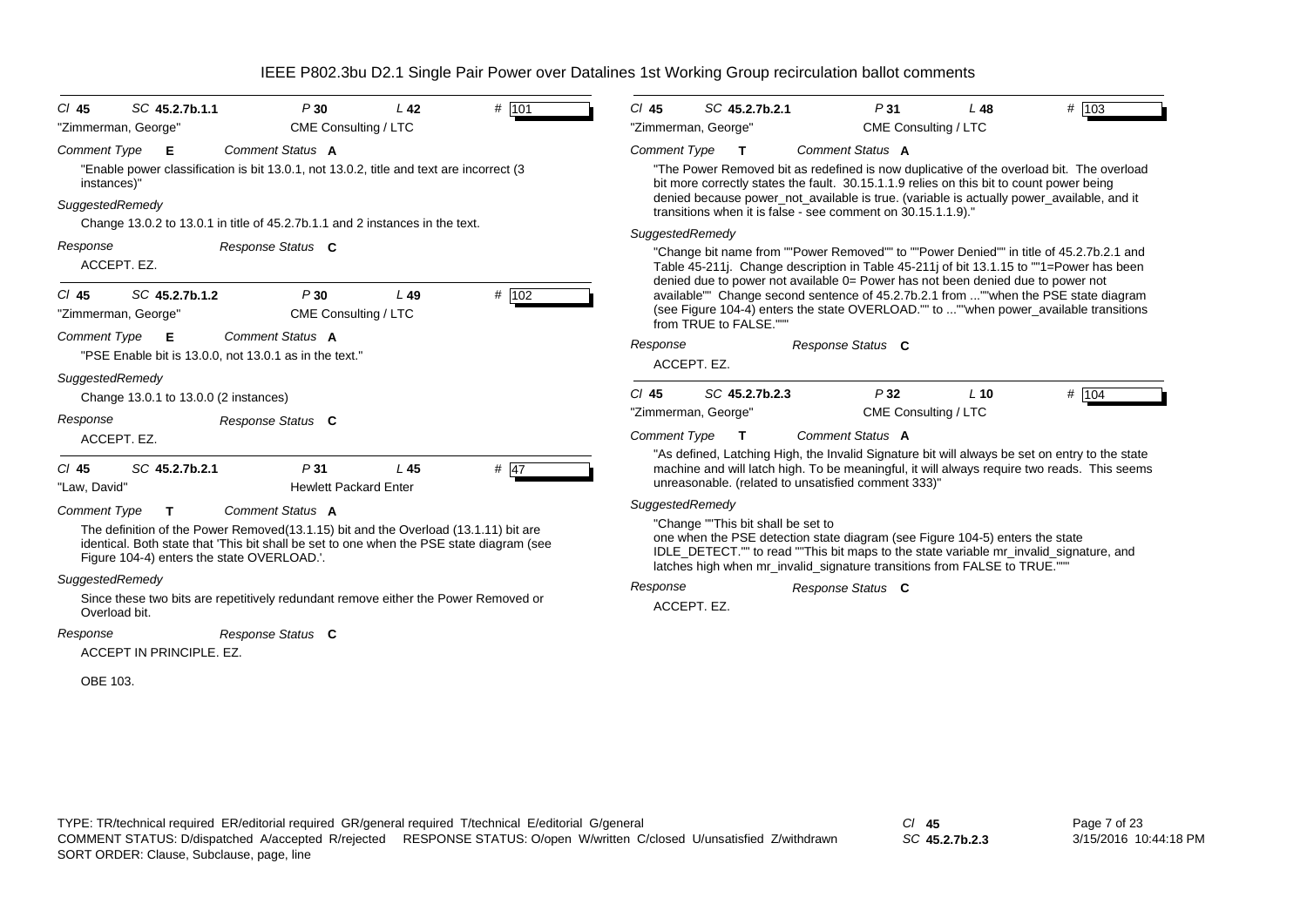#### *Cl* **45** *SC* **45.2.7b.2.4** *P* **32** *L* **17** *#* 48"Law, David" The Members of Hewlett Packard Enter





#### *Comment Type* **T** *Comment Status* **A**

"Subclause 45.2.7b.2.4 states that '... bit shall be set to one when the PSE state diagram (see Figure 104-4) transitions directly from the state CLASSIFICATION\_EVAL to RESTART due to the pi\_detecting variable being asserted false and the pi\_sleeping variable being asserted true.'. The transition from CLASSIFICATION\_EVAL to RESTART however is conditioned on '!valid\_class + !power\_available'. Further, the actions pi\_detecting  $\leq$  TRUE and pi\_sleeping  $\leq$  FALSE are executed in the DETECTION state which has to be passed through to get to the CLASSIFICATION EVAL state, and no other state changed these variables prior to the CLASSIFICATION\_EVAL state. Hence by definition if the transitions directly from the state CLASSIFICATION\_EVAL to RESTART is taken the pi\_detecting variable cannot be false and the pi\_sleeping variable cannot be true. Isn't it the transition from CLASSIFICATION to RESTART due to tclass timer done that is a Classification timeout condition, so should this be the condition that sets this bit."

### *SuggestedRemedy*

Suggest that ' The Class Timeout bit shall be set to one when the PSE state diagram (see Figure 104-4) transitions directly from the state CLASSIFICATION\_EVAL to RESTART due to the pi\_detecting variable being asserted false and the pi\_sleeping variable being asserted true.' should be changed to read ' The Class Timeout bit shall be set to one when the PSE state diagram (see Figure 104-4) transitions directly from the state CLASSIFICATION to RESTART due to tclass\_timer\_done.'.

#### Update PICS item PODLM5 to match.

*Response Status* **C** *Response*

ACCEPT. EZ.

#### *Comment Type* **TR** *Comment Status* **A**

"Pile on to unsatisfied comment 333: MDIO registers affected by SD's should clearly be tied to a variable in the SD and not set/reset by a state transition as in ""shall be set to one when the PSE state diagram (Figure 104-4) transitions directly from the state CLASSIFICATION\_EVAL to RESTART"" This issue exists for the following bit definitions; 13.1.15, 13, 12, 11, 10, 9:7, 6:3, and 2:0. (bit 14 was fixed in D2.1)"

#### *SuggestedRemedy*

"See presentation (GZ1) for resolving comment 333, and providing detailed text of remedy, proposing realignment of states (in both 45.2.7b.2 and 30.15.1.1.3) and linking status bits to variables used in the state machine."

*Response Status* **C** *Response*

ACCEPT IN PRINCIPLE.

Editor given license to adjust PSE SD and associated text to other pending changes regarding detection and classification.

See comments 19, 20, and 52 (D2.0 333).

| CI 45               | SC 45.2.7b.2.9 | P32 | L 52                 | # 106 |
|---------------------|----------------|-----|----------------------|-------|
| "Zimmerman, George" |                |     | CME Consulting / LTC |       |

*Comment Type* **TR** *Comment Status* **A**

"Only states 000 (DISABLED), 010 (POWER\_ON), 011 (searching), 100 (error/overload), 101 (idle) and 001 (""other"") are listed in the text, contrary to the Table 45-211j, which also lists sleeping as 001, and considers 101 as reserved. There is no code for ""other"""

### *SuggestedRemedy*

"See presentation (GZ1) for resolving comment 333, and providing detailed text of remedy, proposing realignment of states (in both 45.2.7b.2 and 30.15.1.1.3) and linking status bits to variables used in the state machine."

#### *Response Status* **C** *Response*

ACCEPT IN PRINCIPLE.

See 20.

*SC* **45.2.7b.2.9**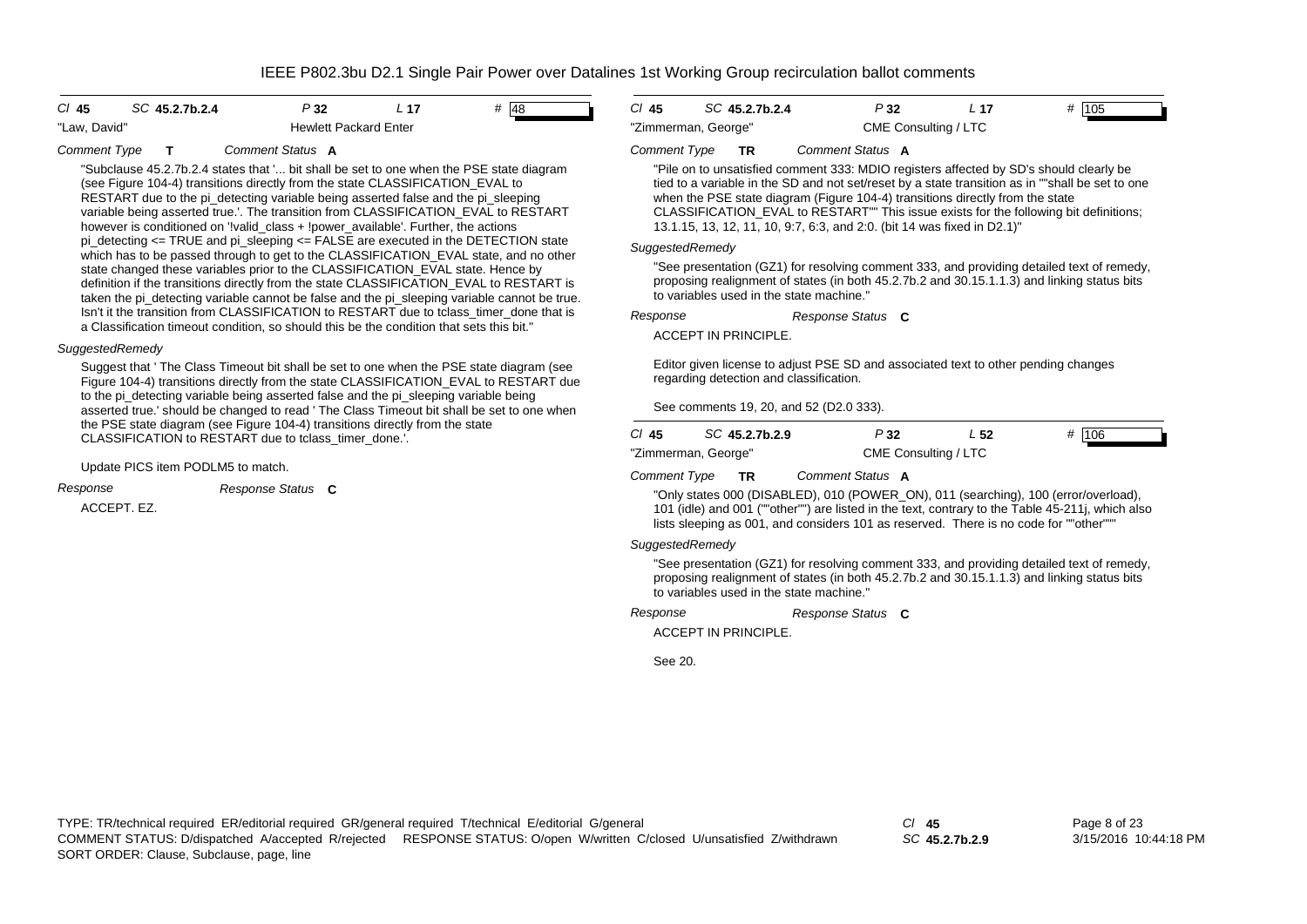| $CI$ 45<br>SC 45.2.7b.2.9                                                                                         | $P$ 43                                                                                                                                                                                                  | L50                       | #20                                                                               | $Cl$ 45               | SC 45.5.3.13b                                                       |                   | P33                                                                                        | L <sub>51</sub>                                                                      | # 107                                                                                  |
|-------------------------------------------------------------------------------------------------------------------|---------------------------------------------------------------------------------------------------------------------------------------------------------------------------------------------------------|---------------------------|-----------------------------------------------------------------------------------|-----------------------|---------------------------------------------------------------------|-------------------|--------------------------------------------------------------------------------------------|--------------------------------------------------------------------------------------|----------------------------------------------------------------------------------------|
| "Dove, Daniel"                                                                                                    |                                                                                                                                                                                                         | Dove Networking Solut     |                                                                                   |                       | "Zimmerman, George"                                                 |                   | CME Consulting / LTC                                                                       |                                                                                      |                                                                                        |
| <b>Comment Type</b><br><b>TR</b>                                                                                  | Comment Status A<br>"This section is not matching the description in clause 30, nor does the description of PSE<br>Status accurately represent the states that the PSE would be in for a given status." |                           |                                                                                   | <b>Comment Type</b>   | E                                                                   | Comment Status A  |                                                                                            | "Malformed editing instruction ""Insert 45.5.3.13b after 45.5.3.13b as shown below"" |                                                                                        |
| SuggestedRemedy<br>"Status => STATE as follows;<br>$disabeled \Rightarrow DISABLE$<br><b>CLASSIFICATION EVAL,</b> | searching => DETECTION, DETECTION_EVAL, CLASSIFICATION,<br>delivering power => POWER_UP and POWER_ON,                                                                                                   |                           |                                                                                   | follows:"<br>Response | SuggestedRemedy<br>ACCEPT. EZ.                                      | Response Status C |                                                                                            |                                                                                      | "Change to ""Insert 45.5.3.13b after 45.5.3.13a (inserted by IEEE Std 802.3bn-201X) as |
| sleeping => SETTLE_SLEEP and SLEEP                                                                                |                                                                                                                                                                                                         | $CI$ 45<br>"Anslow, Pete" | SC 45.5.3.13b                                                                     |                       | P33<br>Ciena                                                        | L 53              | # 6                                                                                        |                                                                                      |                                                                                        |
| Response<br>ACCEPT IN PRINCIPLE.<br>OBE 106.                                                                      | Response Status C                                                                                                                                                                                       |                           |                                                                                   | <b>Comment Type</b>   | Е<br>45.5.3.13a (as inserted by IEEE Std 802.3bn-201x) as follows:" | Comment Status A  |                                                                                            |                                                                                      | "Insert 45.5.3.13b after 45.5.3.13b as shown below should be ""Insert 45.5.3.13b after |
| SC 45.2.7b.3<br>$CI$ 45<br>"Anslow, Pete"                                                                         | $#$ 4                                                                                                                                                                                                   |                           | SuggestedRemedy<br>45.5.3.13a (as inserted by IEEE Std 802.3bn-201x) as follows:" |                       |                                                                     |                   | "Change ""Insert 45.5.3.13b after 45.5.3.13b as shown below"" to ""Insert 45.5.3.13b after |                                                                                      |                                                                                        |
| <b>Comment Type</b><br>Е<br>not appear in the right hand column."                                                 | Comment Status A<br>"Footnote a to Table 45-211k should not include "", LH = Latching High"" as ""LH"" does                                                                                             |                           |                                                                                   | Response              | ACCEPT. EZ.                                                         | Response Status C |                                                                                            |                                                                                      |                                                                                        |
| SuggestedRemedy                                                                                                   |                                                                                                                                                                                                         |                           |                                                                                   | $Cl$ 104              | <b>SC</b>                                                           |                   | P <sub>0</sub>                                                                             | L <sub>0</sub>                                                                       | # 11                                                                                   |
|                                                                                                                   | "Change footnote a to ""RO = Read Only"""                                                                                                                                                               |                           |                                                                                   | "Brown, Matt"         |                                                                     |                   | <b>APM</b>                                                                                 |                                                                                      |                                                                                        |
| Response<br>ACCEPT. EZ.                                                                                           | Response Status C                                                                                                                                                                                       |                           |                                                                                   | <b>Comment Type</b>   | E.                                                                  | Comment Status A  |                                                                                            | Draft 2.0 comment #55 was accepted but not appear to have been implemented.          |                                                                                        |
| SC 45.5<br>$CI$ 45<br>"Anslow, Pete"                                                                              | P33<br>Ciena                                                                                                                                                                                            | L <sub>37</sub>           | # 5                                                                               |                       | SuggestedRemedy<br>Implement D2.0 comment #55.                      |                   |                                                                                            |                                                                                      |                                                                                        |
| <b>Comment Type</b><br>Е                                                                                          | <b>Comment Status A</b><br>"In the title of 45.5, ""Clause 45"" should be a cross-reference."                                                                                                           |                           |                                                                                   | Response              | ACCEPT. EZ.                                                         | Response Status C |                                                                                            |                                                                                      |                                                                                        |
| SuggestedRemedy                                                                                                   | "Make ""Clause 45"" a cross-reference"                                                                                                                                                                  |                           |                                                                                   |                       |                                                                     |                   |                                                                                            |                                                                                      |                                                                                        |
| Response<br>ACCEPT. EZ.                                                                                           | Response Status C                                                                                                                                                                                       |                           |                                                                                   |                       |                                                                     |                   |                                                                                            |                                                                                      |                                                                                        |

*SC*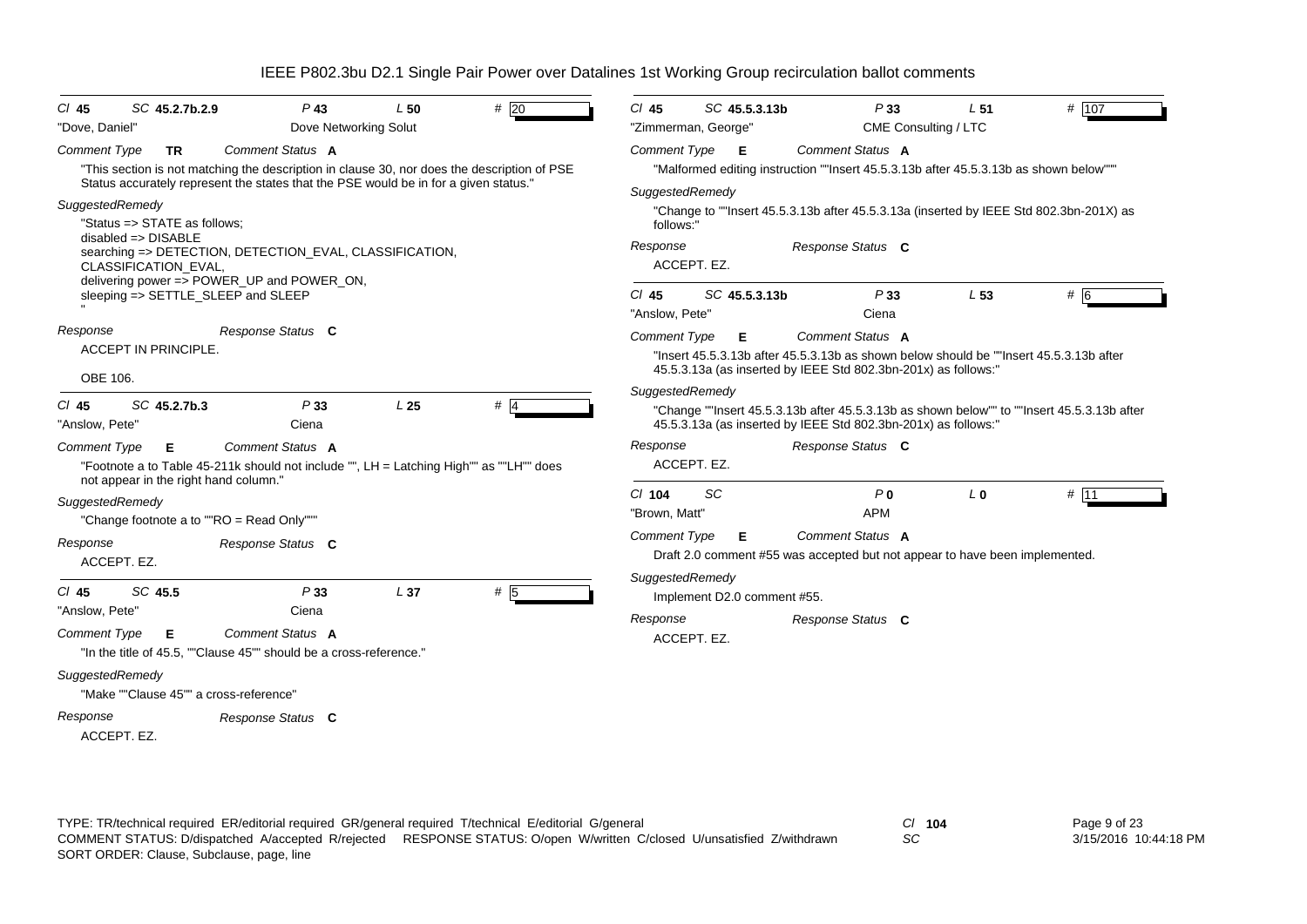| P <sub>0</sub><br># 66<br>$CI$ 104<br>SC 104.3.6<br>L <sub>0</sub><br>GraCaSI S.A.<br>"Thompson, Geoff"                                                                                                                             | SC 104.1<br>P35<br>#21<br>$CI$ 104<br>L <sub>1</sub><br>"Dove, Daniel"<br>Dove Networking Solut                                                                                                                                                                                                                                                             |  |  |  |  |  |
|-------------------------------------------------------------------------------------------------------------------------------------------------------------------------------------------------------------------------------------|-------------------------------------------------------------------------------------------------------------------------------------------------------------------------------------------------------------------------------------------------------------------------------------------------------------------------------------------------------------|--|--|--|--|--|
| Comment Status A<br>Comment Type<br><b>TR</b><br>Pile-on to WG Init WG Ballot #399                                                                                                                                                  | Comment Status A<br><b>Comment Type</b><br><b>TR</b><br>The intro lacks a few elements of clarity                                                                                                                                                                                                                                                           |  |  |  |  |  |
| SuggestedRemedy<br>Specify the bandwidth for the measurment                                                                                                                                                                         | SuggestedRemedy<br>"Replace ""two optional power entities, a Powered Device (PD) and Power Sourcing                                                                                                                                                                                                                                                         |  |  |  |  |  |
| Response<br>Response Status C<br>ACCEPT.                                                                                                                                                                                            | Equipment (PSE), for use with supported Ethernet Physical Layers."" with ""two optional<br>power entities, a PoDL Powered Device (PD) and PoDL Power Sourcing Equipment (PSE),<br>for use with supported single-pair Ethernet Physical Layers. Throughout this clause, PoDL<br>PSE and PoDL PD will be referred to as PSE and PD respectively.""            |  |  |  |  |  |
| See comment 108.                                                                                                                                                                                                                    | Response<br>Response Status C                                                                                                                                                                                                                                                                                                                               |  |  |  |  |  |
| Remedy presented in gardner 3bu 02 0316.pdf.                                                                                                                                                                                        | ACCEPT. EZ.                                                                                                                                                                                                                                                                                                                                                 |  |  |  |  |  |
| Editor given license to change proposed remedy by adding specification to high impedance<br>associated with diff probe as "100 ohms+/-0.1% with a high pass pole at f=31.8kHz+/-1%<br>for type A or 318kHz+/-1% for type B PSE/PDs" | P35<br>$Cl$ 104<br>SC 104.1.2<br>L38<br>$#$ 22<br>"Dove, Daniel"<br>Dove Networking Solut                                                                                                                                                                                                                                                                   |  |  |  |  |  |
|                                                                                                                                                                                                                                     | Comment Status A<br>Comment Type<br>TR                                                                                                                                                                                                                                                                                                                      |  |  |  |  |  |
| SC 104.1<br>L <sub>15</sub><br># 70<br>$CI$ 104<br>P35<br>GraCaSI S.A.<br>"Thompson, Geoff"                                                                                                                                         | I think its important to clarify that PoDL is intended for single-pair Ethernet Physical Layers                                                                                                                                                                                                                                                             |  |  |  |  |  |
| Comment Status A<br><b>Comment Type</b><br><b>ER</b><br>WG Init WG Ballot #375                                                                                                                                                      | SuggestedRemedy<br>"Replace ""supported Ethernet Physical 38 Layers."" with ""supported single-pair Ethernet<br>Physical 38 Layers."""                                                                                                                                                                                                                      |  |  |  |  |  |
| SuggestedRemedy                                                                                                                                                                                                                     | Response<br>Response Status C                                                                                                                                                                                                                                                                                                                               |  |  |  |  |  |
| "Needs more work, no concept of ""each"" MDI/PI."                                                                                                                                                                                   | ACCEPT IN PRINCIPLE, EZ.                                                                                                                                                                                                                                                                                                                                    |  |  |  |  |  |
| Response<br>Response Status C<br>ACCEPT IN PRINCIPLE, EZ.                                                                                                                                                                           | Replace "supported Ethernet Physical Layers." with "supported single-pair Ethernet<br>Physical Layers."                                                                                                                                                                                                                                                     |  |  |  |  |  |
| Change                                                                                                                                                                                                                              | $Cl$ 104<br>SC 104.3<br>P38<br>L <sub>18</sub><br># 7                                                                                                                                                                                                                                                                                                       |  |  |  |  |  |
| "c) Certain electrical parameters of the medium dependent interface which"                                                                                                                                                          | "Anslow, Pete"<br>Ciena                                                                                                                                                                                                                                                                                                                                     |  |  |  |  |  |
|                                                                                                                                                                                                                                     | <b>Comment Type</b><br>Comment Status A<br>Е                                                                                                                                                                                                                                                                                                                |  |  |  |  |  |
| to                                                                                                                                                                                                                                  | "The IEEE style manual contains:<br>""Digits should be separated into groups of three, counting from the decimal point toward                                                                                                                                                                                                                               |  |  |  |  |  |
| "c) Certain electrical parameters of each MDI/PI which"                                                                                                                                                                             | the left and right. The groups should be separated by a space, and not a comma, period, or<br>dash. If the magnitude of the number is less than one, the decimal point should be<br>preceded by a zero. In numbers of four digits, the space is not necessary, unless four-digit<br>numbers are grouped in a column with numbers of five digits or more.""" |  |  |  |  |  |
|                                                                                                                                                                                                                                     | SuggestedRemedy                                                                                                                                                                                                                                                                                                                                             |  |  |  |  |  |
|                                                                                                                                                                                                                                     | "Change ""1,360"" to ""1360"""                                                                                                                                                                                                                                                                                                                              |  |  |  |  |  |
|                                                                                                                                                                                                                                     | Response<br>Response Status C<br>ACCEPT. EZ.                                                                                                                                                                                                                                                                                                                |  |  |  |  |  |
| TYPE: TR/technical required ER/editorial required GR/general required T/technical E/editorial G/general                                                                                                                             | $CI$ 104<br>Page 10 of 23                                                                                                                                                                                                                                                                                                                                   |  |  |  |  |  |

*SC* **104.3** 3/15/2016 10:44:18 PM SORT ORDER: Clause, Subclause, page, line COMMENT STATUS: D/dispatched A/accepted R/rejected RESPONSE STATUS: O/open W/written C/closed U/unsatisfied Z/withdrawn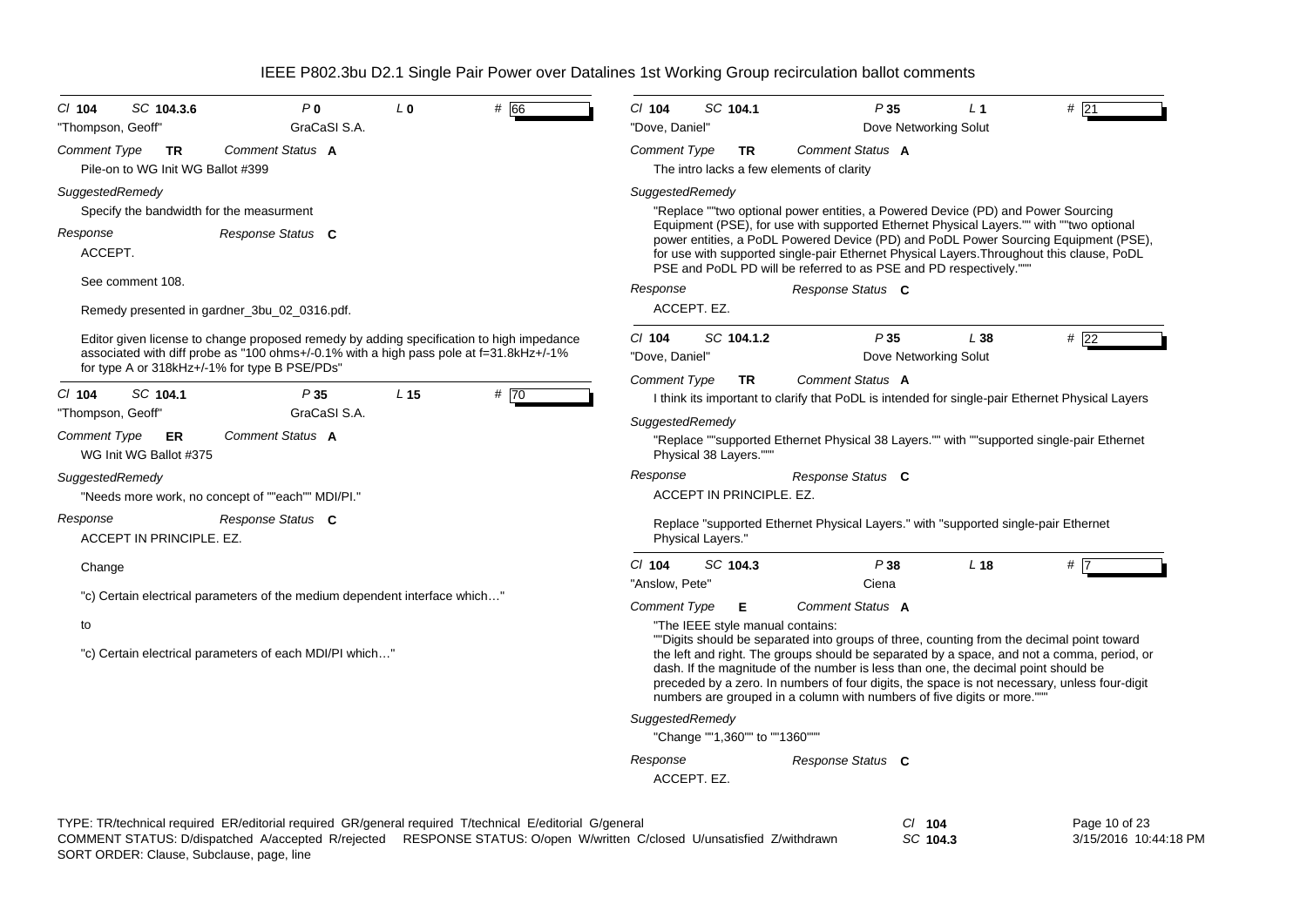| CI 104              | SC 104.3.6                                     | $P$ 46                                                                                                                                                                                                                                                                                                                                                                                                                                                                                                                                                 | L23            | # $108$                                                                                                 | $CI$ 104                    | SC 104.4.3.6                              | $P$ 42                                                                  | L <sub>5</sub>                           | #23                                                                                                                                                                                                                                                                                |
|---------------------|------------------------------------------------|--------------------------------------------------------------------------------------------------------------------------------------------------------------------------------------------------------------------------------------------------------------------------------------------------------------------------------------------------------------------------------------------------------------------------------------------------------------------------------------------------------------------------------------------------------|----------------|---------------------------------------------------------------------------------------------------------|-----------------------------|-------------------------------------------|-------------------------------------------------------------------------|------------------------------------------|------------------------------------------------------------------------------------------------------------------------------------------------------------------------------------------------------------------------------------------------------------------------------------|
|                     | 'Zimmerman, George'                            |                                                                                                                                                                                                                                                                                                                                                                                                                                                                                                                                                        |                |                                                                                                         | "Dove, Daniel"              |                                           |                                                                         | Dove Networking Solut                    |                                                                                                                                                                                                                                                                                    |
| <b>Comment Type</b> | <b>TR</b>                                      | Comment Status A                                                                                                                                                                                                                                                                                                                                                                                                                                                                                                                                       |                | unsatisfied                                                                                             | Comment Type                | <b>TR</b>                                 | Comment Status A                                                        |                                          |                                                                                                                                                                                                                                                                                    |
|                     |                                                | "Power feeding ripple and noise are defined as a function of frequency, but the units are<br>specified as Vp-p, and no bandwidth for the measurmeent is defined. Need to specify what<br>filter bandwidth this Vpp is over. Same applies to item 3 in Table 104-6."                                                                                                                                                                                                                                                                                    |                |                                                                                                         |                             |                                           |                                                                         |                                          | "START variable is not defined and arguably unnecessary At worst, it removes the implicit<br>ability to return to DISABLED state at any time mr_pse_enable = false. The State Diagram<br>will naturally start at the DISABLED state, but cannot return there if the START variable |
| SuggestedRemedy     |                                                |                                                                                                                                                                                                                                                                                                                                                                                                                                                                                                                                                        |                |                                                                                                         |                             |                                           | were not true. If so, many arcs in the state diagram would be missing." |                                          |                                                                                                                                                                                                                                                                                    |
|                     |                                                | We need to specify a measurement bandwidth for ripple. What is it? Commentor did not<br>accept rejection in order to keep this open for the next meeting cycle so it can be<br>addressed with a proposal from the editor and or members of the group.                                                                                                                                                                                                                                                                                                  |                |                                                                                                         | SuggestedRemedy             |                                           | "Remove ""START"" variable from the diagram"                            |                                          |                                                                                                                                                                                                                                                                                    |
| Response            |                                                | Response Status C                                                                                                                                                                                                                                                                                                                                                                                                                                                                                                                                      |                |                                                                                                         | Response                    |                                           | Response Status C                                                       |                                          |                                                                                                                                                                                                                                                                                    |
|                     | <b>ACCEPT IN PRINCIPLE.</b>                    |                                                                                                                                                                                                                                                                                                                                                                                                                                                                                                                                                        |                |                                                                                                         |                             | ACCEPT IN PRINCIPLE. EZ.                  |                                                                         |                                          |                                                                                                                                                                                                                                                                                    |
| OBE 66.             |                                                |                                                                                                                                                                                                                                                                                                                                                                                                                                                                                                                                                        |                |                                                                                                         | <b>OBE 49.</b>              |                                           |                                                                         |                                          |                                                                                                                                                                                                                                                                                    |
| CI 104              | SC 104.4.3.6                                   | $P$ 42                                                                                                                                                                                                                                                                                                                                                                                                                                                                                                                                                 | L <sub>5</sub> | $#$ 49                                                                                                  | $CI$ 104<br>"Dove, Daniel"  | SC 104.4.3.6                              | $P$ 42                                                                  | L <sub>17</sub><br>Dove Networking Solut | $#$ 24                                                                                                                                                                                                                                                                             |
| "Law, David'        |                                                | <b>Hewlett Packard Enter</b>                                                                                                                                                                                                                                                                                                                                                                                                                                                                                                                           |                |                                                                                                         | <b>Comment Type</b>         | ER.                                       | Comment Status A                                                        |                                          |                                                                                                                                                                                                                                                                                    |
| Comment Type        | Т                                              | Comment Status A<br>"The entry in to the DISABLED state is condition by on open arrow with the condition                                                                                                                                                                                                                                                                                                                                                                                                                                               |                |                                                                                                         |                             |                                           | detection_done is placed too far away from the arc.                     |                                          |                                                                                                                                                                                                                                                                                    |
|                     |                                                | 'START * !mr_pse_enable'. The variable 'START' is not defined anywhere, assume this<br>should really be something like 'pse_reset'. Further, subclause 45.2.7b.1.2 'PSE Enable'<br>and the definition of the mr_pse_enable variable in subclause 104.4.3.3 'Variables' both<br>state that when FALSE the operation of the PSE is disabled. If this is the case its inverse<br>can't be locally ANDed with another variable here otherwise the PSE will only be disabled<br>once mr_pse_enable is FALSE and the other variable is TRUE. Assume this AND |                |                                                                                                         | SuggestedRemedy<br>Response | Move it closer to the arc.<br>ACCEPT. EZ. | Response Status C                                                       |                                          |                                                                                                                                                                                                                                                                                    |
|                     | condition should actually be an OR condition." |                                                                                                                                                                                                                                                                                                                                                                                                                                                                                                                                                        |                |                                                                                                         | $CI$ 104                    | SC 104.4.3.6                              | $P$ 42                                                                  | L31                                      | #25                                                                                                                                                                                                                                                                                |
| SuggestedRemedy     |                                                |                                                                                                                                                                                                                                                                                                                                                                                                                                                                                                                                                        |                |                                                                                                         | "Dove, Daniel"              |                                           |                                                                         | Dove Networking Solut                    |                                                                                                                                                                                                                                                                                    |
| Suggest that:       |                                                |                                                                                                                                                                                                                                                                                                                                                                                                                                                                                                                                                        |                |                                                                                                         | <b>Comment Type</b>         | ER                                        | Comment Status A                                                        |                                          |                                                                                                                                                                                                                                                                                    |
|                     |                                                | [1] A new state diagram variable 'pse_reset' is added. It is defined as 'Controls the<br>resetting of the PSE state diagram. Condition that is TRUE until such time as the power<br>supply for the device that contains the PSE overall state diagrams has reached the                                                                                                                                                                                                                                                                                 |                |                                                                                                         |                             | with the operation."                      |                                                                         |                                          | "In the RESTART and IDLE states, pi_sleeping is set to TRUE. I understand that the real<br>goal within those states is to pre-bias the PI, but the name of the variable is inconsistent                                                                                            |
|                     |                                                | operating region. It is also TRUE when implementation-specific reasons require reset of                                                                                                                                                                                                                                                                                                                                                                                                                                                                |                |                                                                                                         | SuggestedRemedy             |                                           |                                                                         |                                          |                                                                                                                                                                                                                                                                                    |
|                     | PSE functionality.'.<br>+ !mr_pse_enable'.     | [2] Change the conditions on the open arrow entry to the DISABLED state to be 'pse_reset                                                                                                                                                                                                                                                                                                                                                                                                                                                               |                |                                                                                                         |                             |                                           | IDLE states and insert pi_prebias <= false in the DETECTION state."     |                                          | "Create a new variable ""pi_prebias"" in 104.4.3.3 that has the same effect on the pi, but<br>does not suggest the PSE is sleeping. Replace pi_sleeping assignments in RESTART,                                                                                                    |
| Response            |                                                | Response Status C                                                                                                                                                                                                                                                                                                                                                                                                                                                                                                                                      |                |                                                                                                         | Response                    |                                           | Response Status C                                                       |                                          |                                                                                                                                                                                                                                                                                    |
|                     | ACCEPT. EZ.                                    |                                                                                                                                                                                                                                                                                                                                                                                                                                                                                                                                                        |                |                                                                                                         |                             | <b>ACCEPT IN PRINCIPLE.</b>               |                                                                         |                                          |                                                                                                                                                                                                                                                                                    |
| See 23.             |                                                |                                                                                                                                                                                                                                                                                                                                                                                                                                                                                                                                                        |                |                                                                                                         |                             |                                           | TFTD. See gardner_3bu_01_0316.pdf for proposed PSE SD.                  |                                          |                                                                                                                                                                                                                                                                                    |
|                     |                                                |                                                                                                                                                                                                                                                                                                                                                                                                                                                                                                                                                        |                |                                                                                                         |                             | SD variables.                             |                                                                         |                                          | Editor given license to adopt that portion of gardner_3BU_010316.pdf to incorporate new                                                                                                                                                                                            |
|                     |                                                | COMMENT CTATUS: D/dianatabod, Nagogated, B/rojected, BESDONSE STATUS: O/apon, W/written, C/algoed, U/wpostigfied, Z/withdrawn                                                                                                                                                                                                                                                                                                                                                                                                                          |                | TYPE: TR/technical required ER/editorial required GR/general required T/technical E/editorial G/general |                             |                                           |                                                                         | $CI$ 104<br>CCAMAABC                     | Page 11 of 23<br>$2450040.40.4440$                                                                                                                                                                                                                                                 |

*SC* **104.4.3.6** 3/15/2016 10:44:18 PM SORT ORDER: Clause, Subclause, page, line COMMENT STATUS: D/dispatched A/accepted R/rejected RESPONSE STATUS: O/open W/written C/closed U/unsatisfied Z/withdrawn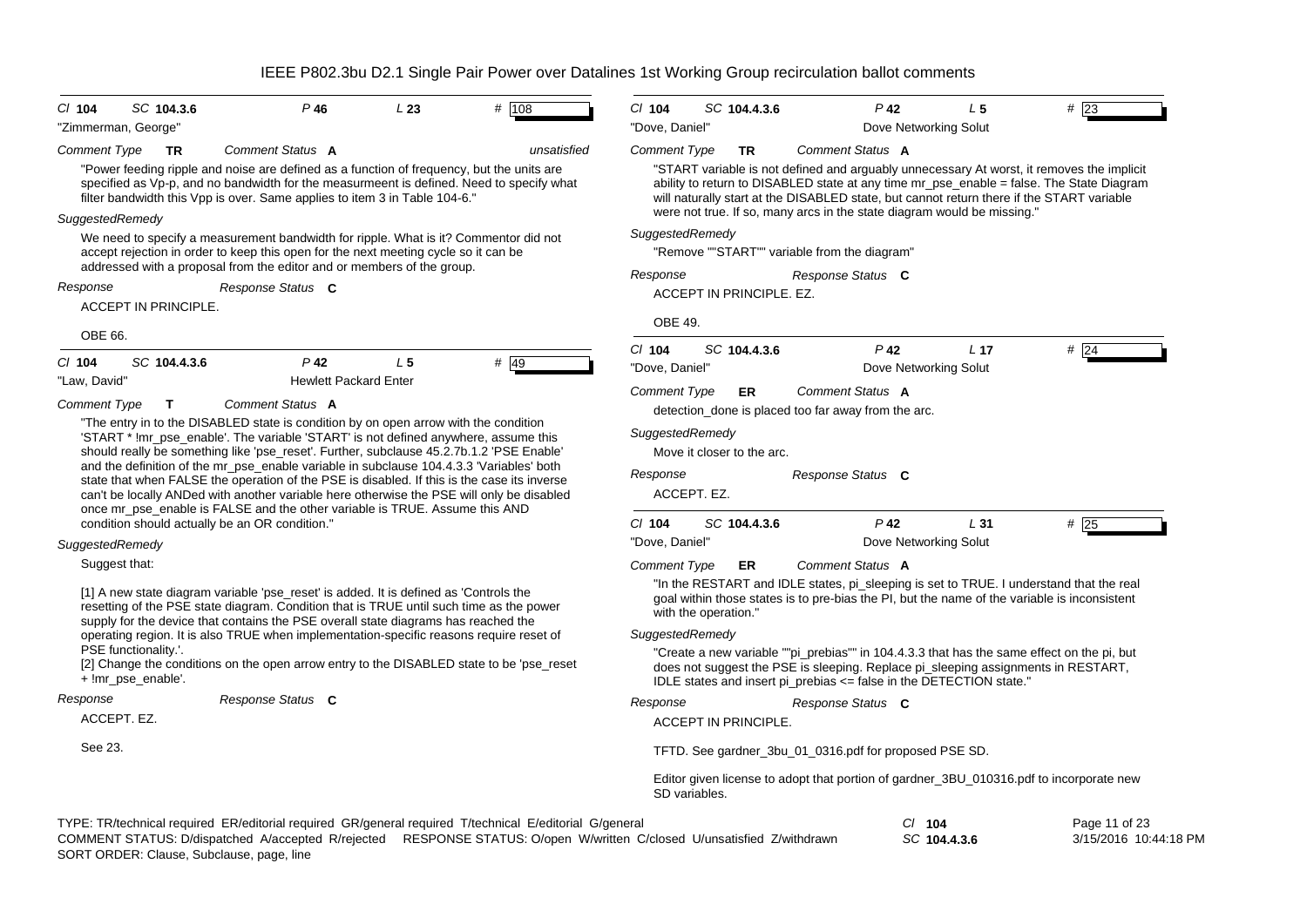| $Cl$ 104<br>SC 104.4.3.6<br>$P$ 42<br># 50<br>L36                                                                                                                                       | $Cl$ 104<br>SC 104.4.4<br>$P$ 44<br>L23<br># 30                                                                                                                        |
|-----------------------------------------------------------------------------------------------------------------------------------------------------------------------------------------|------------------------------------------------------------------------------------------------------------------------------------------------------------------------|
| "Law, David"<br><b>Hewlett Packard Enter</b>                                                                                                                                            | "Gardner, Andrew"<br>Linear Technology Cor                                                                                                                             |
| Comment Status A<br><b>Comment Type</b><br>$\mathbf{T}$<br>It appears that the variable 'mfvs_timeout' is not defined in subclause 104.4.3.3 'Variables'.                               | <b>Comment Type</b><br>Comment Status A<br><b>TR</b><br>"Detection is mandatory for PoDL PSEs that perform classification, but it is redundant with<br>classification. |
| SuggestedRemedy<br>Add a definition for the variable 'mfvs_timeout' in subclause 104.4.3.3 'Variables'.                                                                                 | SuggestedRemedy                                                                                                                                                        |
| Response<br>Response Status C                                                                                                                                                           | Make detection optional for PSEs that perform classification as proposed in                                                                                            |
| ACCEPT IN PRINCIPLE. EZ.                                                                                                                                                                | gardner_3bu_01_0316.pdf<br>Response<br>Response Status C                                                                                                               |
| mfvs_timeout definition has a typo - change spelling from 'mvfs_timeout' to 'mfvs_timeout'<br>in definitions section of PSE SD.                                                         | ACCEPT.                                                                                                                                                                |
| $P$ 44<br>L <sub>1</sub>                                                                                                                                                                | Adopt remedy proposed on page 6 of gardner_3bu_04a_0316.pdf.                                                                                                           |
| SC 104.4.3.6<br>$#$ 45<br>$Cl$ 104<br>"Gardner, Andrew"<br>Linear Technology Cor                                                                                                        | $Cl$ 104<br>SC 104.4.4<br>$P$ 44<br># 31<br>L23                                                                                                                        |
| Comment Status A<br><b>Comment Type</b><br><b>TR</b>                                                                                                                                    | "Gardner, Andrew"<br>Linear Technology Cor                                                                                                                             |
| The overload state diagram doesn't address overload for states besides the POWER_ON<br>state.                                                                                           | Comment Status A<br>Comment Type<br><b>TR</b><br>The existing detection scheme has a loophole that allows a range of simple resistors to<br>pass detection.            |
| SuggestedRemedy                                                                                                                                                                         |                                                                                                                                                                        |
| Delete Figure 104-7 and rely upon the definition of overload_detected to govern the<br>behavior of the main PSE SD.                                                                     | SuggestedRemedy<br>Implement remedy as proposed in gardner_3bu_01_0316.pdf                                                                                             |
| Response<br>Response Status C                                                                                                                                                           | Response<br>Response Status C                                                                                                                                          |
| <b>ACCEPT IN PRINCIPLE.</b>                                                                                                                                                             | <b>ACCEPT IN PRINCIPLE.</b>                                                                                                                                            |
| See comment 12.                                                                                                                                                                         | Editor given to license to adopt portion of gardnere_3bu_01_0316.pdf that pertains to fixing<br>detection loophole (slides 7 and 8).                                   |
| $P$ 44<br>SC 104.4.3.6<br>L22<br># 12<br>$CI$ 104                                                                                                                                       | $Cl$ 104<br>SC 104.4.4.1<br>$P$ 44<br>#32<br>L 44                                                                                                                      |
| Dove Networking Solut<br>"Dove, Daniel'                                                                                                                                                 | "Gardner, Andrew"<br>Linear Technology Cor                                                                                                                             |
| Comment Status A<br><b>Comment Type</b><br><b>TR</b>                                                                                                                                    | Comment Status A<br>Comment Type<br><b>TR</b>                                                                                                                          |
| There is no method for transitioning from the SLEEP state to the OVERLOAD state shown<br>in the diagram. Figure 104-7 addresses only the case for when pi_powered is TRUE.              | The detection short circuit current max of 30mA is relatively large compared to the                                                                                    |
| SuggestedRemedy                                                                                                                                                                         | maximum allowed detection current of 16mA. Minimizing the maximum current that can<br>flow during detection and sleep is desirable.                                    |
| "See attached figure (Figure 104-4 modified) for a recommended change. Another method,<br>less preferred, would be to rely strictly on the text in paragraph 3 of 104.4.6.2.1. Finally, | SuggestedRemedy                                                                                                                                                        |
| another approach is to create another ""Sleeping Overload State Diagram"" see attached.                                                                                                 | Reduce the short circuit current (ISC) max from 30mA to 20mA                                                                                                           |
| Either approach works, but the TF should decide this.'                                                                                                                                  | Response<br>Response Status C                                                                                                                                          |
| Response Status C<br>Response                                                                                                                                                           | <b>ACCEPT IN PRINCIPLE.</b>                                                                                                                                            |
| <b>ACCEPT IN PRINCIPLE.</b>                                                                                                                                                             | Change to 24mA.                                                                                                                                                        |
| OBE 45.                                                                                                                                                                                 |                                                                                                                                                                        |
|                                                                                                                                                                                         |                                                                                                                                                                        |

TYPE: TR/technical required ER/editorial required GR/general required T/technical E/editorial G/general *Cl* **104** SORT ORDER: Clause, Subclause, page, line COMMENT STATUS: D/dispatched A/accepted R/rejected RESPONSE STATUS: O/open W/written C/closed U/unsatisfied Z/withdrawn

*SC* **104.4.4.1**

Page 12 of 23 3/15/2016 10:44:18 PM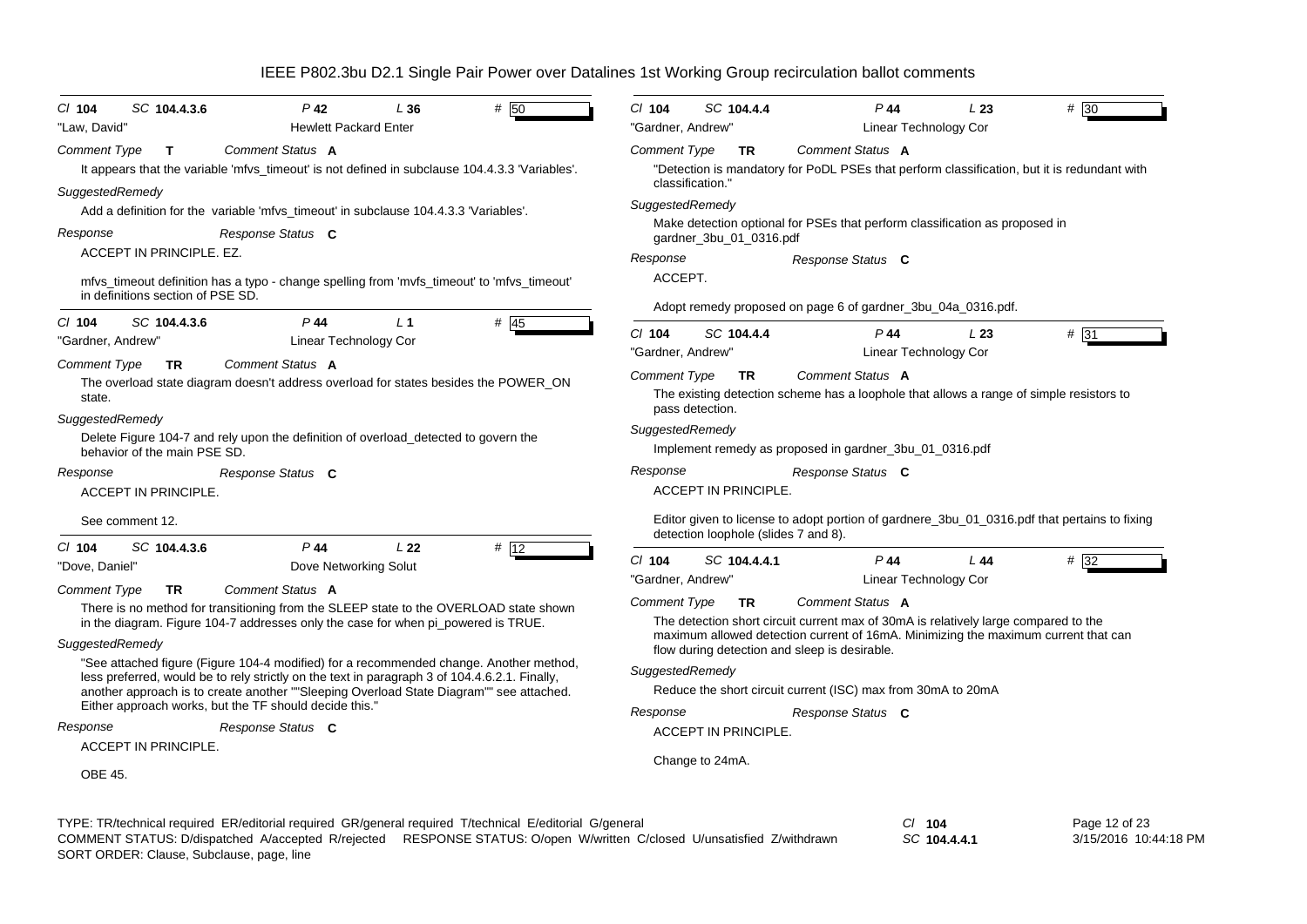| C/ 104<br>SC 104.4.6.2.1                                                                                                                                                                                                                                                            | $P$ 48                          | L <sub>4</sub> | $#$  13 | $CI$ 104            | SC 104.5                                                                | $P$ 49                                                                                                                                                                                                                                                                                                                                                       | L <sub>14</sub> | # 53 |
|-------------------------------------------------------------------------------------------------------------------------------------------------------------------------------------------------------------------------------------------------------------------------------------|---------------------------------|----------------|---------|---------------------|-------------------------------------------------------------------------|--------------------------------------------------------------------------------------------------------------------------------------------------------------------------------------------------------------------------------------------------------------------------------------------------------------------------------------------------------------|-----------------|------|
| "Dove, Daniel"                                                                                                                                                                                                                                                                      | Dove Networking Solut           |                |         | "Schindler, Fred"   |                                                                         | Seen Simply                                                                                                                                                                                                                                                                                                                                                  |                 |      |
| <b>Comment Type</b><br><b>TR</b><br>"The following is ambiguous ""During operation in any other state when the PSE is<br>enabled, ""                                                                                                                                                | <b>Comment Status A</b>         |                |         | <b>Comment Type</b> | ER<br>"Draft 2.0 comment 343:<br>The existing text,                     | Comment Status A                                                                                                                                                                                                                                                                                                                                             |                 |      |
| SuggestedRemedy<br>"Change ""During operation in any other state when the PSE is enabled, "" to ""During<br>operation in any state other than POWER_UP or POWER_ON when the PSE is enabled,"""<br>Response                                                                          | Response Status C               |                |         | PL'''               |                                                                         | ""A device that is capable of becoming a PD may or may not have the ability to draw power<br>from an alternate power source and, if doing so, may or may not require power from the<br>is not clear. The existing text has unnecessary words and also appears to cover<br>something that is not a PD in the same sentence that is trying to define a PD. For |                 |      |
| ACCEPT. EZ.                                                                                                                                                                                                                                                                         |                                 |                |         |                     |                                                                         | example, a device capable of being a PD and is capable of drawing power from an<br>alternate power source may not require from power the PI. Which will result in a                                                                                                                                                                                          |                 |      |
| SC 104.4.6.2.2<br>$CI$ 104<br>"Dove, Daniel"                                                                                                                                                                                                                                        | $P$ 48<br>Dove Networking Solut | $L$ 16         | # 14    | is.                 |                                                                         | disconnect because the device is no longer a PD. The proposed text focus on what a PD                                                                                                                                                                                                                                                                        |                 |      |
| <b>Comment Type</b><br><b>TR</b><br>"Text says ""A PSE shall transition from the SLEEP state to the POWER_UP state ."" but<br>there is no arc from the SLEEP to the POWER UP state. I think this is not correct. Nor are<br>the terms defining this transition shown in the logic." | Comment Status A                |                |         |                     | The accepted text was,<br>power from the PI.""                          | ""A device that is capable of becoming a PD may have the ability to draw power from an<br>alternate power source. A PD using an alternate power source may simultaneously require                                                                                                                                                                            |                 |      |
| SuggestedRemedy<br>"Replace ""POWER UP"" with ""DETECTION"""                                                                                                                                                                                                                        |                                 |                |         |                     |                                                                         | Most of the room supported the recommended change. Only one person wanted the<br>maintenance request that I stated I would not do.                                                                                                                                                                                                                           |                 |      |
| Response<br><b>ACCEPT IN PRINCIPLE.</b>                                                                                                                                                                                                                                             | Response Status C               |                |         | Task Force.         |                                                                         | The PAR and 5-criteria for .3bu do not require consistent text between, Clauses 104 and<br>33. The proposed correction should be implemented as was generally accepted by the                                                                                                                                                                                |                 |      |
| OBE 30.                                                                                                                                                                                                                                                                             |                                 |                |         |                     |                                                                         | I have updated the solution to better convey what a PD is.                                                                                                                                                                                                                                                                                                   |                 |      |
| Text is wrong as is and needs to be fixed by remedy to comment 30.                                                                                                                                                                                                                  |                                 |                |         | SuggestedRemedy     |                                                                         |                                                                                                                                                                                                                                                                                                                                                              |                 |      |
|                                                                                                                                                                                                                                                                                     |                                 |                |         |                     | "Replace the called out text with,<br>from an alternate power source."" | ""A device that is capable of becoming a PD may have the ability to draw power from an<br>alternate power source. A PD requiring power from the PI may simultaneously draw power                                                                                                                                                                             |                 |      |
|                                                                                                                                                                                                                                                                                     |                                 |                |         | Response            |                                                                         | Response Status C                                                                                                                                                                                                                                                                                                                                            |                 |      |
|                                                                                                                                                                                                                                                                                     |                                 |                |         | ACCEPT. EZ.         |                                                                         |                                                                                                                                                                                                                                                                                                                                                              |                 |      |

*SC* **104.5**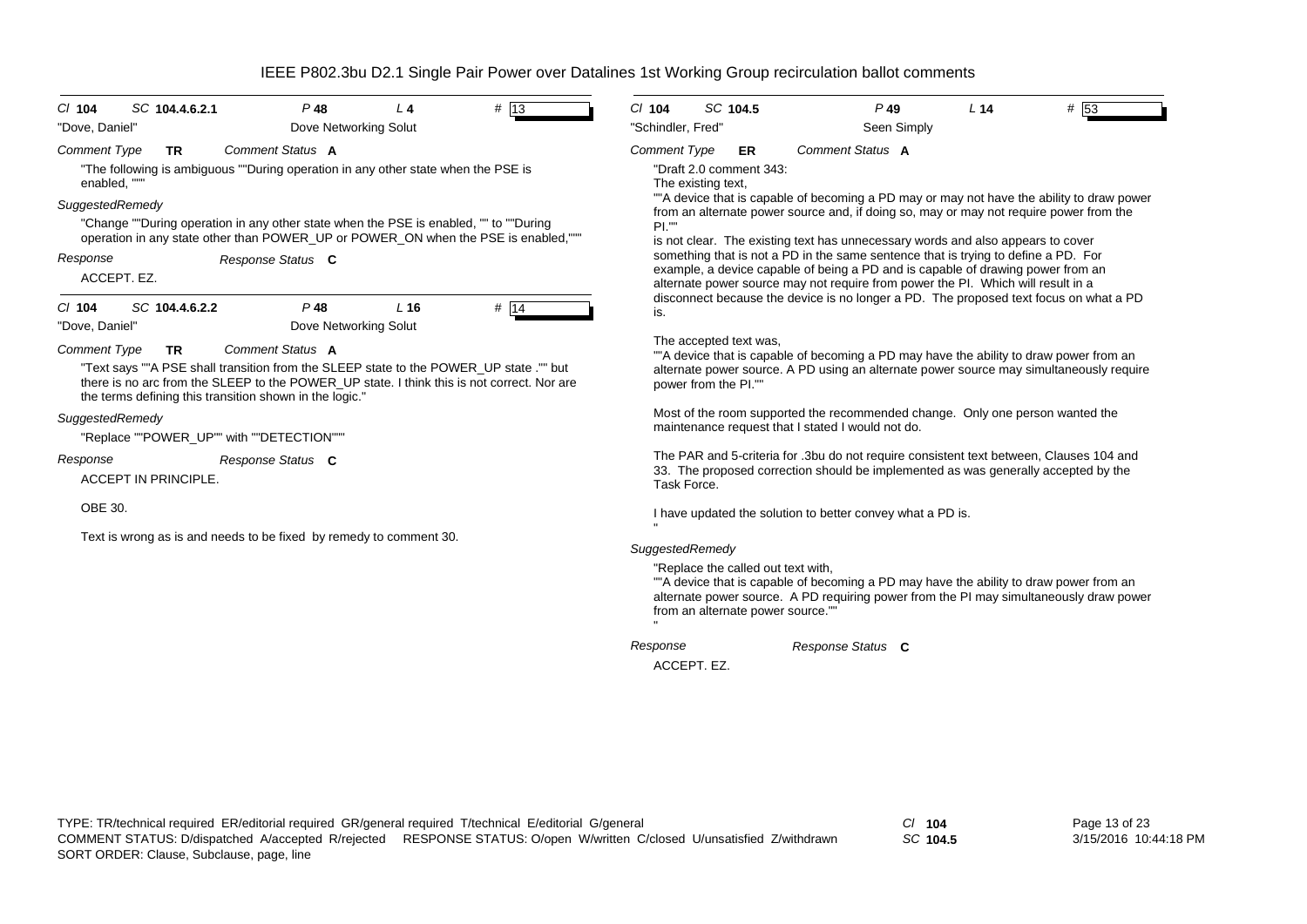| # 15<br>SC 104.5.3.3<br>P <sub>52</sub><br>$L$ 43<br>$CI$ 104<br>Dove Networking Solut<br>"Dove, Daniel"                                        | $# \overline{33}$<br>$Cl$ 104<br>SC 104.5.4<br>P <sub>52</sub><br>L 52<br>"Gardner, Andrew"<br>Linear Technology Cor                |
|-------------------------------------------------------------------------------------------------------------------------------------------------|-------------------------------------------------------------------------------------------------------------------------------------|
| Comment Status A<br><b>Comment Type</b><br><b>TR</b>                                                                                            | Comment Type<br>Comment Status D<br><b>TR</b>                                                                                       |
| "In the definition of sccp_reset_pulse, there is no detailed specification for this variable."                                                  | "Implementation of the physical signature is required for PDs that support classification,                                          |
| SuggestedRemedy                                                                                                                                 | but the ability to perform classification makes the physical signature redundant."                                                  |
| "Insert the following reference                                                                                                                 | SuggestedRemedy                                                                                                                     |
| ""a SCCP reset pulse per Figure 104-13 as described in 104.7.3.1""                                                                              | Make implemenation of the physical signature optional for PDs that support classification<br>as proposed in gardner_3bu_01_0316.pdf |
| Response<br>Response Status C                                                                                                                   | Proposed Response<br>Response Status Z                                                                                              |
| ACCEPT. EZ.                                                                                                                                     | REJECT.                                                                                                                             |
| P <sub>52</sub><br># 16<br>SC 104.5.3.6<br>L26<br>$CI$ 104<br>Dove Networking Solut<br>"Dove, Daniel"                                           | This comment was WITHDRAWN by the commenter.                                                                                        |
| Comment Status A<br><b>Comment Type</b><br>Е                                                                                                    | SC 104.5.6<br>P <sub>54</sub><br>L30<br># 34<br>$CI$ 104                                                                            |
| This is super-minor nit. The spacing of text within the state boxes is not consistent.                                                          | "Gardner, Andrew"<br><b>Linear Technology</b>                                                                                       |
| SuggestedRemedy                                                                                                                                 | <b>Comment Type</b><br>Comment Status A<br>TR.                                                                                      |
| "If you have time, resize the boxes to fit the text with equal spacing on top/bottom of the                                                     | There's no symbol indicated for item 6b in table 104-6                                                                              |
| box relative to text."                                                                                                                          | SuggestedRemedy                                                                                                                     |
| Response Status C<br>Response                                                                                                                   | Add a symbol as CIN Class                                                                                                           |
| ACCEPT. EZ.                                                                                                                                     | Response<br>Response Status C                                                                                                       |
| P <sub>52</sub><br>$#$ 17<br>SC 104.5.3.6<br>L26<br>$CI$ 104                                                                                    | ACCEPT. EZ.                                                                                                                         |
| Dove Networking Solut<br>"Dove, Daniel"                                                                                                         | P <sub>54</sub><br>$# \overline{35}$<br>$Cl$ 104<br>SC 104.5.6.<br>L29                                                              |
| Comment Status A<br><b>Comment Type</b><br>TR.                                                                                                  | "Gardner, Andrew"<br>Linear Technology                                                                                              |
| "There is a ""do_sccp_done"" statement in the DO_CLASSIFICATION state. I cannot                                                                 | <b>Comment Type</b><br>Comment Status D<br>$\mathbf{T}$                                                                             |
| figure out what this means. do_sccp is a function. It should be called as do_sccp and then<br>perhaps an exit condition would be do_sccp_done." | There's no minimum input capacitance required for a PD during inrush. Bounding the                                                  |
| SuggestedRemedy                                                                                                                                 | minimum input capacitance may simplify the design of the PSE inrush circuitry.                                                      |
| "replace ""do_sccp_done"" with ""do_sccp""                                                                                                      | SuggestedRemedy                                                                                                                     |
| Maybe, add ""do_sccp_done"" into logic with Vpd > Vsig_disable to leave the state.                                                              | Add minimum values of 1uF where 10uF is the max and 0.5uF where 5uF is the max                                                      |
| (do_sccp_done * Vpd > Vsig_disable."                                                                                                            | <b>Proposed Response</b><br>Response Status Z                                                                                       |
| Response<br>Response Status C                                                                                                                   | REJECT.                                                                                                                             |
| ACCEPT. EZ.                                                                                                                                     | This comment was WITHDRAWN by the commenter.                                                                                        |

TFTD.

TYPE: TR/technical required ER/editorial required GR/general required T/technical E/editorial G/general *Cl* **104** SORT ORDER: Clause, Subclause, page, line COMMENT STATUS: D/dispatched A/accepted R/rejected RESPONSE STATUS: O/open W/written C/closed U/unsatisfied Z/withdrawn

*SC* **104.5.6.**

Page 14 of 23 3/15/2016 10:44:18 PM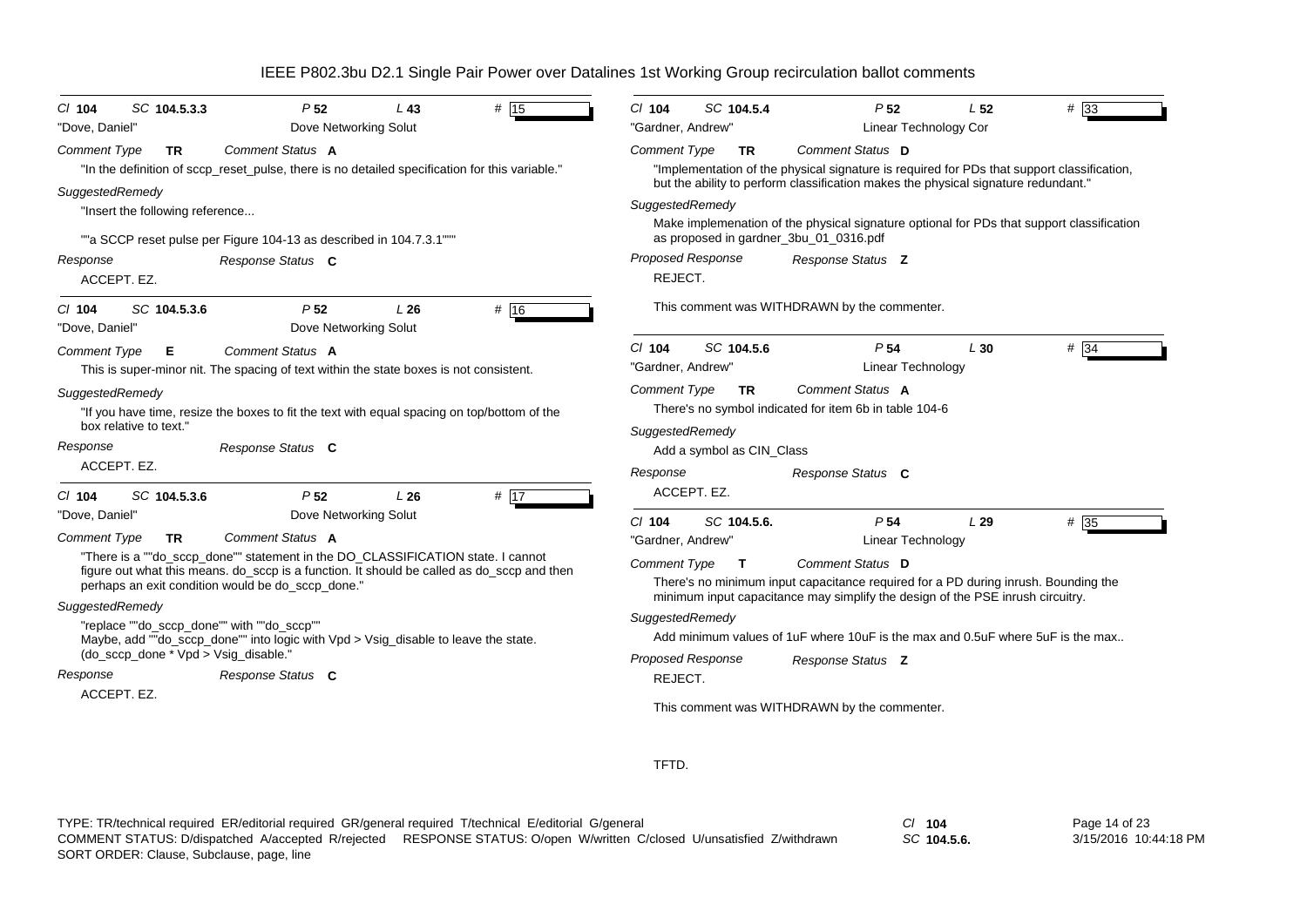| $CI$ 104<br>"Scruton, Peter"                                                    | SC 104.5.6.2                                                | P <sub>55</sub><br>University of New Ham                                                                                                                                                                                                                                                                                                                                                                                                                                                                     | L39            | # $\overline{54}$ | $Cl$ 104                                                                                          | SC 104.7.1<br>"Zimmerman, George"                                | P <sub>59</sub><br>CME Consulting / LTC                                                                                                                                                                                                                                                                                                                                                                                                                                             | L <sub>11</sub> | # 75 |
|---------------------------------------------------------------------------------|-------------------------------------------------------------|--------------------------------------------------------------------------------------------------------------------------------------------------------------------------------------------------------------------------------------------------------------------------------------------------------------------------------------------------------------------------------------------------------------------------------------------------------------------------------------------------------------|----------------|-------------------|---------------------------------------------------------------------------------------------------|------------------------------------------------------------------|-------------------------------------------------------------------------------------------------------------------------------------------------------------------------------------------------------------------------------------------------------------------------------------------------------------------------------------------------------------------------------------------------------------------------------------------------------------------------------------|-----------------|------|
| <b>Comment Type</b>                                                             | Е<br>104-3 and Table 104-6, respectively.                   | Comment Status A<br>"A PD that requires detection and power-up shall draw current in the range of IWakeup_PD<br>for at least TWakeup_PD when Vsleep_PD min < VPD < Vsleep max as specified in Table<br>Saying respectively here doesn't seem right there are more than two terms being talked<br>about and the order doesn't seem to help                                                                                                                                                                    |                |                   | <b>Comment Type</b><br>SuggestedRemedy                                                            | <b>TR</b>                                                        | Comment Status A<br>"meet the required electrical specifications of SCCP isn't a specification in this document.<br>THis could be ""meet the requirements of Table 104-7"", but then another shall would be<br>needed to apply to the slave. However, if comment putting the requirement before the<br>table is implemented, then statements for both master and slave are unnecessary,"<br>"Delete ""and meet the required electrical specifications of SCCP."" and Change ""Table |                 |      |
| SuggestedRemedy                                                                 | delete, respectively""                                      |                                                                                                                                                                                                                                                                                                                                                                                                                                                                                                              |                |                   |                                                                                                   |                                                                  | 104-7 details the electrical requirements for SCCP."" to """"A PSE or PD implementing<br>SCCP shall comply with the electrical and timing requirements in Table 104-7."" on P62<br>L35, adjust PICS SCCP1 and add new PICS for Table compliance"                                                                                                                                                                                                                                    |                 |      |
| Response                                                                        | ACCEPT. EZ.                                                 | Response Status C                                                                                                                                                                                                                                                                                                                                                                                                                                                                                            |                |                   | Response                                                                                          | ACCEPT IN PRINCIPLE, EZ.                                         | Response Status C                                                                                                                                                                                                                                                                                                                                                                                                                                                                   |                 |      |
| $CI$ 104<br>Joseph A.                                                           | SC 104.6.3.1                                                | P <sub>57</sub>                                                                                                                                                                                                                                                                                                                                                                                                                                                                                              | $L$ Eq 1       | $#$ 46            |                                                                                                   |                                                                  | Accept remedy as described, and grant PICS editor license to add adjust PICS SCCP1<br>and add new PICS for Table compliance.                                                                                                                                                                                                                                                                                                                                                        |                 |      |
| <b>Comment Type</b><br>vendors.<br>SuggestedRemedy<br>Response                  | <b>TR</b><br>REJECT. EZ.                                    | Comment Status R<br>Change in return loss specificaiton will effect current BroadR-reach compliant 100Mbps<br>PHY's. It should be left to the PHY vendor to determine if the PHY's can tolerate a higher<br>return loss at < 2Mhz and not be forced by the specification. Impact of this would be<br>different PHY's working with different inductor values. This choice should be left to the<br>Remove degradation in return loss from 1 to 2MHz. This comment is only for 100Base-T1<br>Response Status C |                | unsatisfied       | $Cl$ 104<br>"Gardner, Andrew"<br><b>Comment Type</b><br>SuggestedRemedy<br>Response<br>OBE by 10. | SC 104.7.1<br>ER<br>Increase font size as needed.<br>ACCEPT. EZ. | P <sub>59</sub><br><b>Linear Technology Cor</b><br>Comment Status A<br>Font size in Figure 104-11 is less than 9 point.<br>Response Status C                                                                                                                                                                                                                                                                                                                                        | L <sub>16</sub> | # 36 |
| $Cl$ 104<br>"Brown, Matt"<br><b>Comment Type</b><br>SuggestedRemedy<br>Response | SC 104.7<br>Е<br>Implement D2.0 comment #56.<br>ACCEPT. EZ. | P <sub>0</sub><br><b>APM</b><br>Comment Status A<br>Draft 2.0 comment #56 was accepted but does not appear to have been implemented.<br>Response Status C                                                                                                                                                                                                                                                                                                                                                    | L <sub>0</sub> | # 10              | $Cl$ 104<br><b>Comment Type</b><br>SuggestedRemedy<br>Response                                    | SC 104.7.1<br>"Zimmerman, George"<br>ER.<br>ACCEPT. EZ.          | P <sub>59</sub><br>CME Consulting / LTC<br>Comment Status A<br>PSE_PI+ and PSE_PI- are shorted in the figure<br>Remove connection between PSE PI+ and PSE PI-<br>Response Status C                                                                                                                                                                                                                                                                                                  | L20             | #76  |

TYPE: TR/technical required ER/editorial required GR/general required T/technical E/editorial G/general *Cl* **104** SORT ORDER: Clause, Subclause, page, line COMMENT STATUS: D/dispatched A/accepted R/rejected RESPONSE STATUS: O/open W/written C/closed U/unsatisfied Z/withdrawn

*SC* **104.7.1**

Page 15 of 23 3/15/2016 10:44:18 PM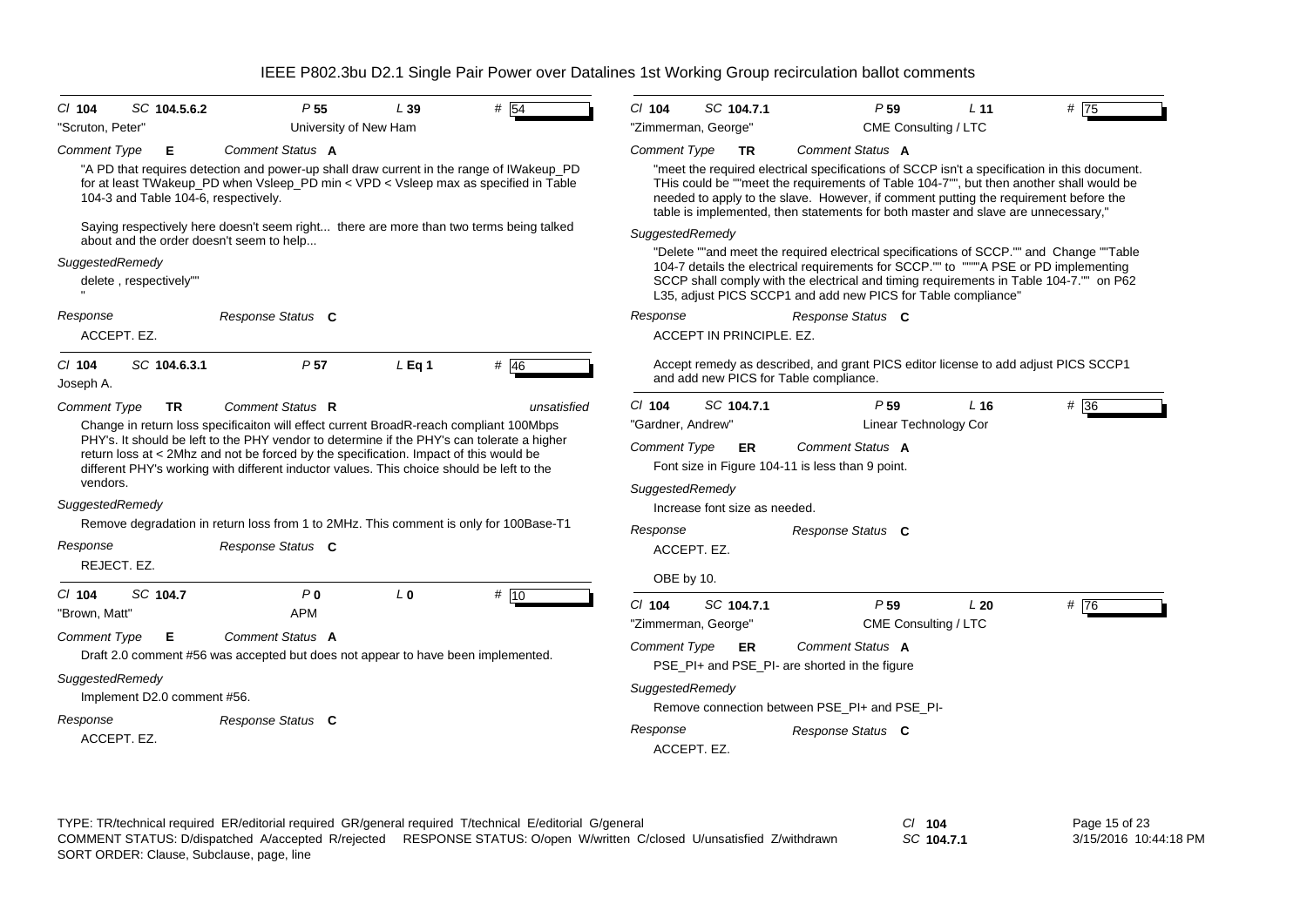| SC 104.7.2<br>$CI$ 104<br>"Gardner, Andrew"                                                     | P60<br>Linear Technology Cor                                                                                                                                                       | L <sub>1</sub> | $# \overline{37}$ | SC 104.7.3.1<br>$CI$ 104<br>"Zimmerman, George"   |                                                                                                                                                                                                                                                                                                                                                                                      | P <sub>60</sub><br>CME Consulting / LTC | L35  | # 77                                                                                                                                                                                            |
|-------------------------------------------------------------------------------------------------|------------------------------------------------------------------------------------------------------------------------------------------------------------------------------------|----------------|-------------------|---------------------------------------------------|--------------------------------------------------------------------------------------------------------------------------------------------------------------------------------------------------------------------------------------------------------------------------------------------------------------------------------------------------------------------------------------|-----------------------------------------|------|-------------------------------------------------------------------------------------------------------------------------------------------------------------------------------------------------|
| <b>Comment Type</b><br><b>TR</b><br>Figure 104-12 has the PSE PI shorted out<br>SuggestedRemedy | Comment Status A                                                                                                                                                                   |                |                   | <b>Comment Type</b><br>$\mathbf{T}$<br>table."    | Comment Status A                                                                                                                                                                                                                                                                                                                                                                     |                                         |      | "and then pull-up within tRSTL. this statement of the requirement allows the master to pull-<br>up within any duration shorter than tRSTL, which, doesn't seem to be what is meant by the       |
| Response<br>ACCEPT. EZ.                                                                         | Place switch controlled by TX output between PI+ and PI-<br>Response Status C                                                                                                      |                |                   | SuggestedRemedy<br>on the timing relationships."" |                                                                                                                                                                                                                                                                                                                                                                                      |                                         |      | "change ""within tRSTL"" to ""at tRSTL."" Additionally, the timings would be clearer if, after<br>line 33, ""This is illustrated in Flgure 104-13."" the statement ""See 104-7 for requirements |
| SC 104.7.2<br>$Cl$ 104<br>"Gardner, Andrew"                                                     | P60<br>Linear Technology Cor                                                                                                                                                       | $L_4$          | # 38              | Response<br>ACCEPT. EZ.                           | Response Status C                                                                                                                                                                                                                                                                                                                                                                    |                                         |      |                                                                                                                                                                                                 |
| <b>Comment Type</b><br>ER<br>SuggestedRemedy                                                    | Comment Status A<br>Font size in Figure 104-12 is less than 9 point.                                                                                                               |                |                   | SC 104.7.3.1<br>$Cl$ 104<br>"Zimmerman, George"   |                                                                                                                                                                                                                                                                                                                                                                                      | $P$ 60<br>CME Consulting / LTC          | L 38 | #78                                                                                                                                                                                             |
| Increase font size as needed.                                                                   |                                                                                                                                                                                    |                |                   | <b>Comment Type</b><br><b>TR</b>                  | Comment Status A                                                                                                                                                                                                                                                                                                                                                                     |                                         |      |                                                                                                                                                                                                 |
| Response<br>ACCEPT. EZ.<br>OBE by 10.                                                           | Response Status C                                                                                                                                                                  |                |                   | could be the figure that is incorrect."           | "after the falling edge that initiated the read time slot. This is the first time a ""read time"<br>slot"" is referred to and several paragraphs before it is described, and it doesn't readily<br>appear that the reset pulse initiates a read time slot (see P61 L34). The timing diagram<br>seems to indicate ""after the rising edge that terminated the reset pulse."" would be |                                         |      | correct. I am, however, unsure, as this is a pretty large change from the description, and it                                                                                                   |
| SC 104.7.2<br>$Cl$ 104                                                                          | P60                                                                                                                                                                                | L <sub>4</sub> | # 39              | SuggestedRemedy                                   |                                                                                                                                                                                                                                                                                                                                                                                      |                                         |      |                                                                                                                                                                                                 |
| "Gardner, Andrew"<br><b>Comment Type</b><br>Т                                                   | Linear Technology Cor<br>Comment Status A                                                                                                                                          |                |                   |                                                   | read time slot."" to ""after the rising edge that terminated the reset pulse."""                                                                                                                                                                                                                                                                                                     |                                         |      | "Make the text consistent with the figure. Change ""after the falling edge that initiated the                                                                                                   |
| a diode symbol in this figure is limiting."                                                     | "The VDD node in Figure 104-12 has no obvious relationship to the PD PI. Also, the use of                                                                                          |                |                   | Response<br>ACCEPT. EZ.                           | Response Status C                                                                                                                                                                                                                                                                                                                                                                    |                                         |      |                                                                                                                                                                                                 |
| SuggestedRemedy<br>are not normative.                                                           | Delete the VDD node and associated connection and replace the remaining diode with a<br>generic rectifier block. Consider deleting Figures 104-11 and 104-12 altogether since they |                |                   |                                                   |                                                                                                                                                                                                                                                                                                                                                                                      |                                         |      |                                                                                                                                                                                                 |
| Response                                                                                        | Response Status C                                                                                                                                                                  |                |                   |                                                   |                                                                                                                                                                                                                                                                                                                                                                                      |                                         |      |                                                                                                                                                                                                 |
| <b>ACCEPT IN PRINCIPLE.</b>                                                                     |                                                                                                                                                                                    |                |                   |                                                   |                                                                                                                                                                                                                                                                                                                                                                                      |                                         |      |                                                                                                                                                                                                 |
|                                                                                                 | Reference table 104-7 in 104.7.1. and delete Figure 104-11 and accompanying text.                                                                                                  |                |                   |                                                   |                                                                                                                                                                                                                                                                                                                                                                                      |                                         |      |                                                                                                                                                                                                 |
|                                                                                                 | Delete Figure 104-12 and accompanying text in 104.7.2.                                                                                                                             |                |                   |                                                   |                                                                                                                                                                                                                                                                                                                                                                                      |                                         |      |                                                                                                                                                                                                 |
|                                                                                                 |                                                                                                                                                                                    |                |                   |                                                   |                                                                                                                                                                                                                                                                                                                                                                                      |                                         |      |                                                                                                                                                                                                 |

*SC* **104.7.3.1**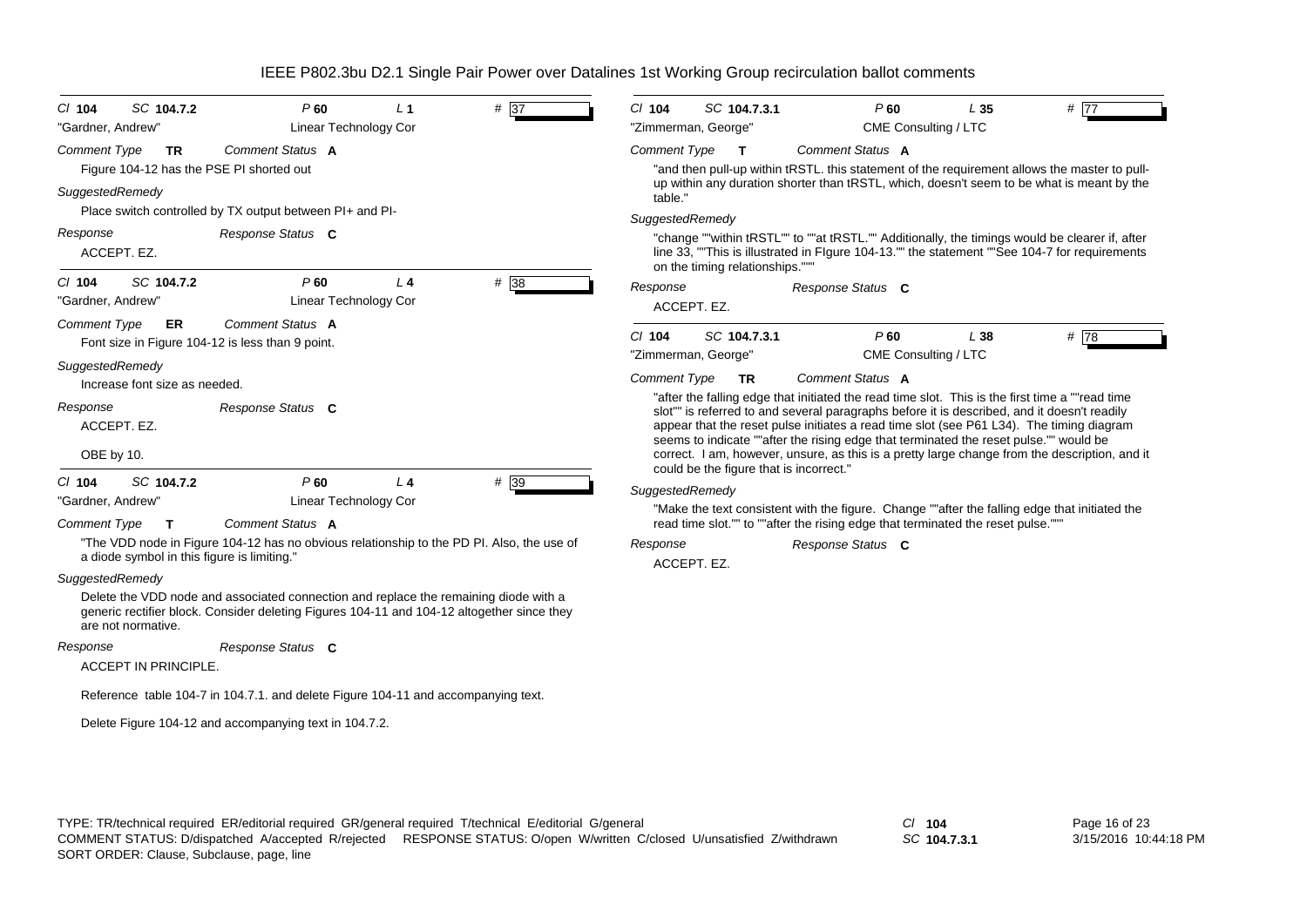| $Cl$ 104            | SC 104.7.3.1 | P 60                 | L 39 | # 79 |
|---------------------|--------------|----------------------|------|------|
| "Zimmerman, George" |              | CME Consulting / LTC |      |      |



"master shall sample the subsequent voltage within tMSP. Requiring the master to sample the voltage seems untestable, even though it is likely the right way to receive. The requirement doesn't say what the master has to do with it. There is already a statement of when the presence data from the slave is valid - perhaps this should be the ""shall"" - the master can then do whatever it needs to do to get the valid data."

#### *SuggestedRemedy*

"P60 L39: Change ""master shall sample"" to ""master should sample"" (P60 L39), P60 L38: Change ""Presence data from the slave is valid for tMSP after"" to ""Presence data from the slave shall be valid for the entire time window defined by tMSP following"""

*Response Status* **C** *Response*

#### ACCEPT. EZ.

*Cl* **104**

*SC* **104.7.3.2** *P* 61 *L* 22 "Zimmerman, George" CME Consulting / LTC

 $# 80$ 

*Comment Type* **T** *Comment Status* **A**

"Several problems with this language: ""To generate a Write 1 time slot, after pulling VPSE low, the master shall pull-up VPSE within tW1L."" describing timing as an action ""within tW1L"" allows any time less than tW1L to be valid. The description seems to mean ""The master shall generate a write 1 time slot first pulling VPSE low, and then pulling up VPSE within range of tW1L."" Similarly for a Write 0 time slot. There is then a requirement for the slave to sample ""within the range of tSSW"", but without stating what tSSW is relative to."

### *SuggestedRemedy*

"Change ""within tW1L"" to ""within the range of tW1L"", and ""within tW0L"" to ""within the range of tW0L"". Insert ""after the falling edge"" after ""within the range of tSSW."""

*Response*

ACCEPT. EZ.*Response Status* **C**

*Cl* **104** *SC* **104.7.3.3** *P* **61** *L* **35** *#* 81"Zimmerman, George" CME Consulting / LTC

#### *Comment Type* **TR** *Comment Status* **A**

"The master device shall initiate a read time slot by pulling VPSE low and then pulling-up VPSE within tW1L. This is exactly the same language as generating a Write 1 timeslot, making the read time slot and the write 1 timeslot not uniquely identifiable. Additionally, there is a timing problem, because according to this tW1L can be between 0.09 ms and 0.33 ms, while the master may sample anytime between 0.27ms and 0.33ms, meaning that if the slave hasn't recognized tW1L until near the end of its allowed duration, it won't have asserted data. The original spec seems to have had a separate tRL, which was slightly shorter than tW1L, and figure 104-15 shows the tW1L expiring before the tMSR. Recommend reinstating tRL as a shorter duration than tMSR min."

### *SuggestedRemedy*

"Change ""tW1L"" to ""tRL"", both on P61 L35 and in Figure 104-15. Add tRL to Table 104- 7, with a range of 0.09 ms to 0.25 ms (not exactly sure on the max time, but it has to be less than 0.27ms with some margin). Adjust PICS SCCP14 to reference tRL."

*Response Status* **C** *Response*

ACCEPT IN PRINCIPLE.

See heath\_3bu\_01\_0316.pdf.

PICS editor granted license to adjust SCCP14 to reference tRL.

| $Cl$ 104            | SC 104.7.3.4 | P 62                 | L 35 | # 182 |  |
|---------------------|--------------|----------------------|------|-------|--|
| "Zimmerman, George" |              | CME Consulting / LTC |      |       |  |

*Comment Type* **TR** *Comment Status* **A**

Missing requirement on the table values. It looks like this was intended in part in 104.7.1.

### *SuggestedRemedy*

"Change ""Table 104-7 details the electrical requirements for SCCP."" to ""A PSE or PD implementing SCCP shall comply with the electrical and timing requirements in Table 104- 7."""

*Response Status* **C**

### *Response*

ACCEPT. EZ.

*SC* **104.7.3.4**

Page 17 of 23 3/15/2016 10:44:18 PM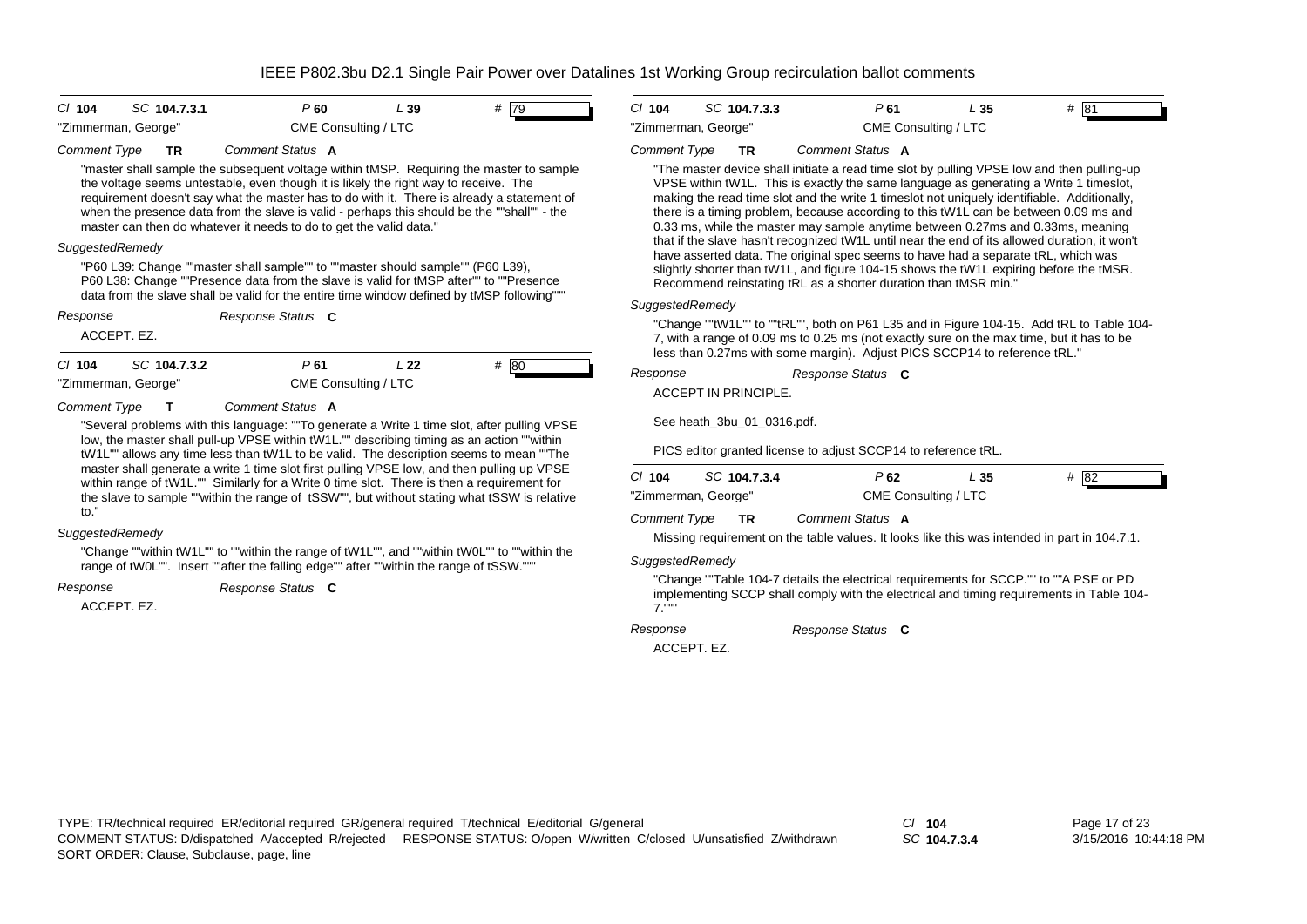|                                                                                                                                   |                                 |        | IEEE P802.3bu D2.1 Single Pair Power over Datalines 1st Working Group recirculation ballot comments |                                 |                                     |                                                                                                                                      |                                          |                   |
|-----------------------------------------------------------------------------------------------------------------------------------|---------------------------------|--------|-----------------------------------------------------------------------------------------------------|---------------------------------|-------------------------------------|--------------------------------------------------------------------------------------------------------------------------------------|------------------------------------------|-------------------|
| SC 104.7.3.4<br>$Cl$ 104<br>"Zimmerman, George"                                                                                   | P62<br>CME Consulting / LTC     | L36    | # 83                                                                                                | $Cl$ 104                        | SC 104.7.3.4<br>"Zimmerman, George" | P62                                                                                                                                  | L44<br>CME Consulting / LTC              | # 184             |
| Comment Type<br>Е<br>The text nicely refers that voltages are relative to the PI. It would be helpful to also refer<br>the times. | Comment Status A                |        |                                                                                                     | Comment Type<br>SuggestedRemedy | $\mathbf{T}$                        | Comment Status A<br>Voltage limits - need to specify both limits. Need a maximum voltage for the PSE pull-up.                        |                                          |                   |
| SuggestedRemedy<br>"Insert ""See Figures 104-13, 104-14, and 104-15 for timing definitions."""                                    |                                 |        |                                                                                                     | Response                        |                                     | Insert 5.5V for maximum (from maximum Voc in Table 104-2)<br>Response Status C                                                       |                                          |                   |
| Response<br>ACCEPT. EZ.                                                                                                           | Response Status C               |        |                                                                                                     |                                 | ACCEPT IN PRINCIPLE.                |                                                                                                                                      |                                          |                   |
| SC 104.7.3.4<br>$CI$ 104<br>"Gardner, Andrew"                                                                                     | P62<br>Linear Technology Cor    | $L$ 40 | # 40                                                                                                | See 41.                         |                                     | Maximum pull-up voltage during SCCP should be less than Von min of 5.18V for 12V<br>unregulated class. Therefore propose 5V for max. |                                          |                   |
| <b>Comment Type</b><br><b>TR</b><br>There is no item specifying the PSE pull-up current.                                          | Comment Status A                |        |                                                                                                     | $CI$ 104<br>"Gardner, Andrew"   | SC 104.7.3.4                        | P62                                                                                                                                  | L <sub>47</sub><br>Linear Technology Cor | # $42$            |
| SuggestedRemedy<br>"Add a line item for PSE pull-up current and set the min and max to 9mA and 20mA,<br>respectively."            |                                 |        |                                                                                                     | <b>Comment Type</b>             | TR.                                 | Comment Status D<br>There is no max limit on the logic input high logic threshold.                                                   |                                          |                   |
| Response<br><b>ACCEPT IN PRINCIPLE.</b>                                                                                           | Response Status C               |        |                                                                                                     | SuggestedRemedy                 | Set the max to 4V                   |                                                                                                                                      |                                          |                   |
| Add a line item for PSE pull-up current and set the min and max to 9mA and 16mA,<br>respectively to table 104-7.                  |                                 |        |                                                                                                     | Proposed Response<br>REJECT.    |                                     | Response Status Z                                                                                                                    |                                          |                   |
| See stewart 3bu 01 0316.pdf.                                                                                                      |                                 |        |                                                                                                     |                                 |                                     | This comment was WITHDRAWN by the commenter.                                                                                         |                                          |                   |
| SC 104.7.3.4<br>$CI$ 104<br>"Gardner, Andrew"                                                                                     | $P$ 62<br>Linear Technology Cor | L44    | $#$ 41                                                                                              | TFTD.                           |                                     |                                                                                                                                      |                                          |                   |
| <b>Comment Type</b><br><b>TR</b><br>There is no max on the PSE pull-up voltage                                                    | Comment Status A                |        |                                                                                                     | $Cl$ 104<br>"Gardner, Andrew"   | SC 104.7.3.4                        | $P$ 62                                                                                                                               | L48<br>Linear Technology Cor             | $# \overline{4}3$ |
| SuggestedRemedy<br>Set the max to 5.5V                                                                                            |                                 |        |                                                                                                     | <b>Comment Type</b>             | <b>TR</b>                           | Comment Status A<br>There is no min limit on the logic low threshold                                                                 |                                          |                   |
| Response<br><b>ACCEPT IN PRINCIPLE.</b>                                                                                           | Response Status C               |        |                                                                                                     | SuggestedRemedy                 | Set the min to 0V                   |                                                                                                                                      |                                          |                   |
| OBE by 84.<br>See stewart_3bu_01_0316.pdf.                                                                                        |                                 |        |                                                                                                     | Response<br>ACCEPT. EZ.         |                                     | Response Status C                                                                                                                    |                                          |                   |

TYPE: TR/technical required ER/editorial required GR/general required T/technical E/editorial G/general *Cl* **104** SORT ORDER: Clause, Subclause, page, line COMMENT STATUS: D/dispatched A/accepted R/rejected RESPONSE STATUS: O/open W/written C/closed U/unsatisfied Z/withdrawn

*SC* **104.7.3.4**

Page 18 of 23 3/15/2016 10:44:18 PM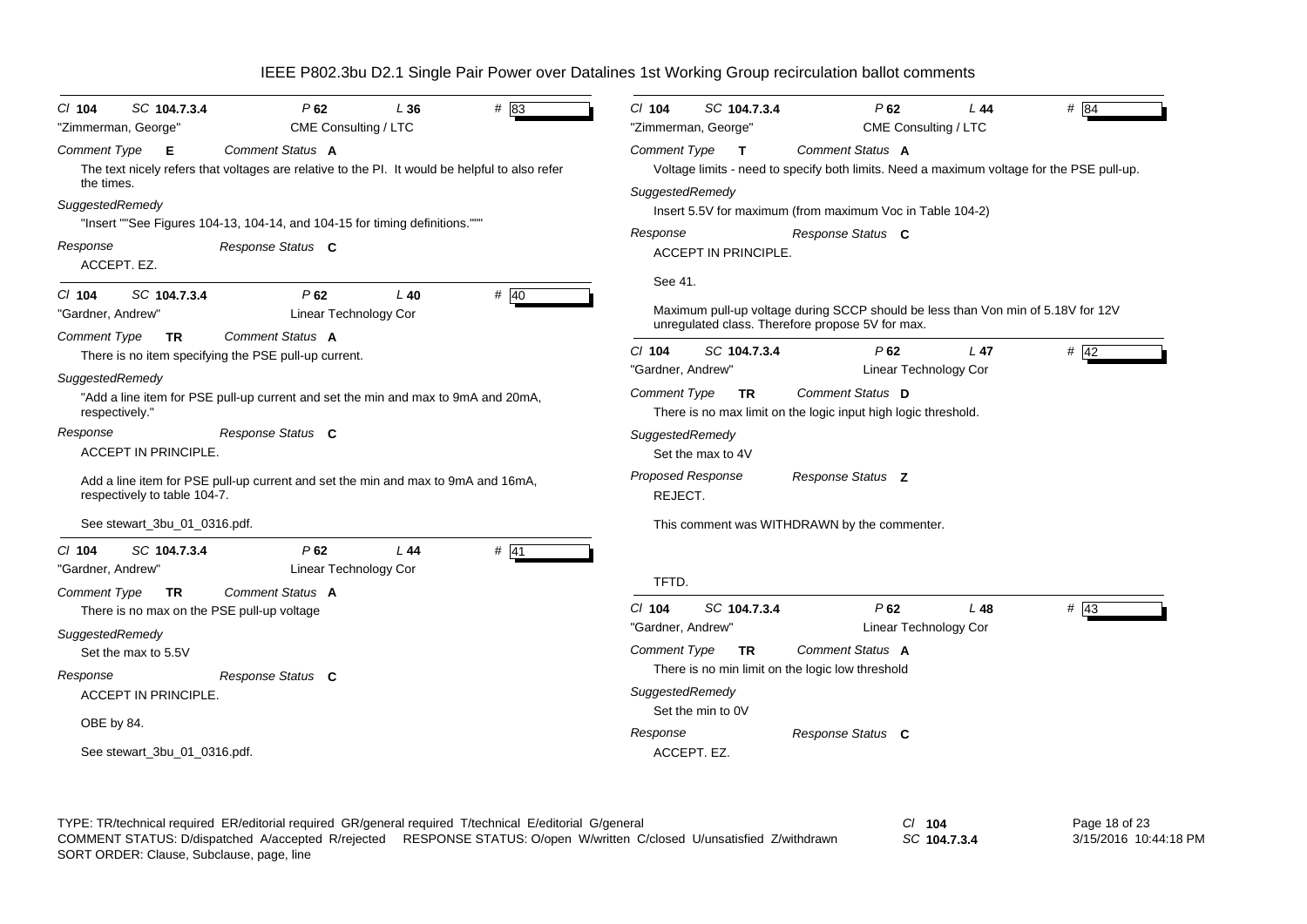| SC 104.7.3.4<br>$CI$ 104                                                                                                                                                                                                | P62                         | L62             | $\#$ 44 | $CI$ 104            | SC 104.7.4.3.1                            |                   | P64                         | L <sub>19</sub>                                                                | # 86                                                                                                                                                                                                                                                                          |
|-------------------------------------------------------------------------------------------------------------------------------------------------------------------------------------------------------------------------|-----------------------------|-----------------|---------|---------------------|-------------------------------------------|-------------------|-----------------------------|--------------------------------------------------------------------------------|-------------------------------------------------------------------------------------------------------------------------------------------------------------------------------------------------------------------------------------------------------------------------------|
| "Gardner, Andrew"                                                                                                                                                                                                       | Linear Technology Cor       |                 |         |                     | "Zimmerman, George"                       |                   | CME Consulting / LTC        |                                                                                |                                                                                                                                                                                                                                                                               |
| Comment Type<br><b>TR</b><br>Several of the items in Table 104-7 are not referenced by Clause 104.7 baseline text.<br>SuggestedRemedy<br>Add references as needed to Clause 104.7.                                      | Comment Status A            |                 |         | <b>Comment Type</b> | $\mathbf T$                               |                   | Comment Status A            |                                                                                | "The master shall use this command to address a slave device on the bus without sending<br>out unique address code information. This is really descriptive, not a requirement, OR, are<br>you saying that the master NEVER uses a unique address code. If so, then say that." |
|                                                                                                                                                                                                                         |                             |                 |         | SuggestedRemedy     |                                           |                   |                             |                                                                                |                                                                                                                                                                                                                                                                               |
| Response<br>ACCEPT IN PRINCIPLE, EZ.                                                                                                                                                                                    | Response Status C           |                 |         |                     |                                           |                   |                             | and delete ""without sending out unique address code information""             | "Either: Change ""shall use"" to ""uses"" OR: Change ""shall use"" to ""shall only use"",                                                                                                                                                                                     |
| OBE 82.                                                                                                                                                                                                                 |                             |                 |         | Response            |                                           | Response Status C |                             |                                                                                |                                                                                                                                                                                                                                                                               |
|                                                                                                                                                                                                                         |                             |                 |         |                     | <b>ACCEPT IN PRINCIPLE.</b>               |                   |                             |                                                                                |                                                                                                                                                                                                                                                                               |
| SC 104.7.4.3.1<br>$CI$ 104<br>"Zimmerman, George"                                                                                                                                                                       | P64<br>CME Consulting / LTC | L <sub>19</sub> | # 85    | Change              |                                           |                   |                             |                                                                                |                                                                                                                                                                                                                                                                               |
| <b>Comment Type</b><br>Е<br>"This applies to all of 104.7 - the master is always the PoDL PSE, and the slave is always<br>the PD. Using Master and Slave confuses things. Why not just describe them as PSE and<br>PD." | Comment Status A            |                 |         |                     | out unique address<br>code information. " |                   |                             |                                                                                | "The master shall use this command to address a slave device on the bus without sending                                                                                                                                                                                       |
| SuggestedRemedy                                                                                                                                                                                                         |                             |                 |         | To                  |                                           |                   |                             |                                                                                |                                                                                                                                                                                                                                                                               |
| "Replace ""master"" and ""slave"" with ""PSE"" and ""PD"" throughout 104.7"                                                                                                                                             |                             |                 |         |                     |                                           |                   |                             |                                                                                | "The master uses this command to address a slave device on the bus without sending out                                                                                                                                                                                        |
| Response<br>ACCEPT. EZ.                                                                                                                                                                                                 | Response Status C           |                 |         |                     | unique address<br>code information."      |                   |                             |                                                                                |                                                                                                                                                                                                                                                                               |
|                                                                                                                                                                                                                         |                             |                 |         |                     | and delete corresponding PIC              |                   |                             |                                                                                |                                                                                                                                                                                                                                                                               |
|                                                                                                                                                                                                                         |                             |                 |         | $CI$ 104            | SC 104.7.4.4<br>"Zimmerman, George"       |                   | P64<br>CME Consulting / LTC | L26                                                                            | # 109                                                                                                                                                                                                                                                                         |
|                                                                                                                                                                                                                         |                             |                 |         | <b>Comment Type</b> | E                                         |                   | Comment Status A            | where the requirement is, and there aren't any in 104.7.4.5, just definitions. | "an CRC-8 field could be any. Need to point to 104.7.4.5, since this sentence (line 26) is                                                                                                                                                                                    |
|                                                                                                                                                                                                                         |                             |                 |         | SuggestedRemedy     |                                           |                   |                             |                                                                                |                                                                                                                                                                                                                                                                               |
|                                                                                                                                                                                                                         |                             |                 |         |                     |                                           |                   |                             | "Change ""an CRC-8 field"" to ""an CRC8 field as specified in 104.7.4.5."""    |                                                                                                                                                                                                                                                                               |
|                                                                                                                                                                                                                         |                             |                 |         | Response            |                                           | Response Status C |                             |                                                                                |                                                                                                                                                                                                                                                                               |
|                                                                                                                                                                                                                         |                             |                 |         |                     | ACCEPT. EZ.                               |                   |                             |                                                                                |                                                                                                                                                                                                                                                                               |

*SC* **104.7.4.4**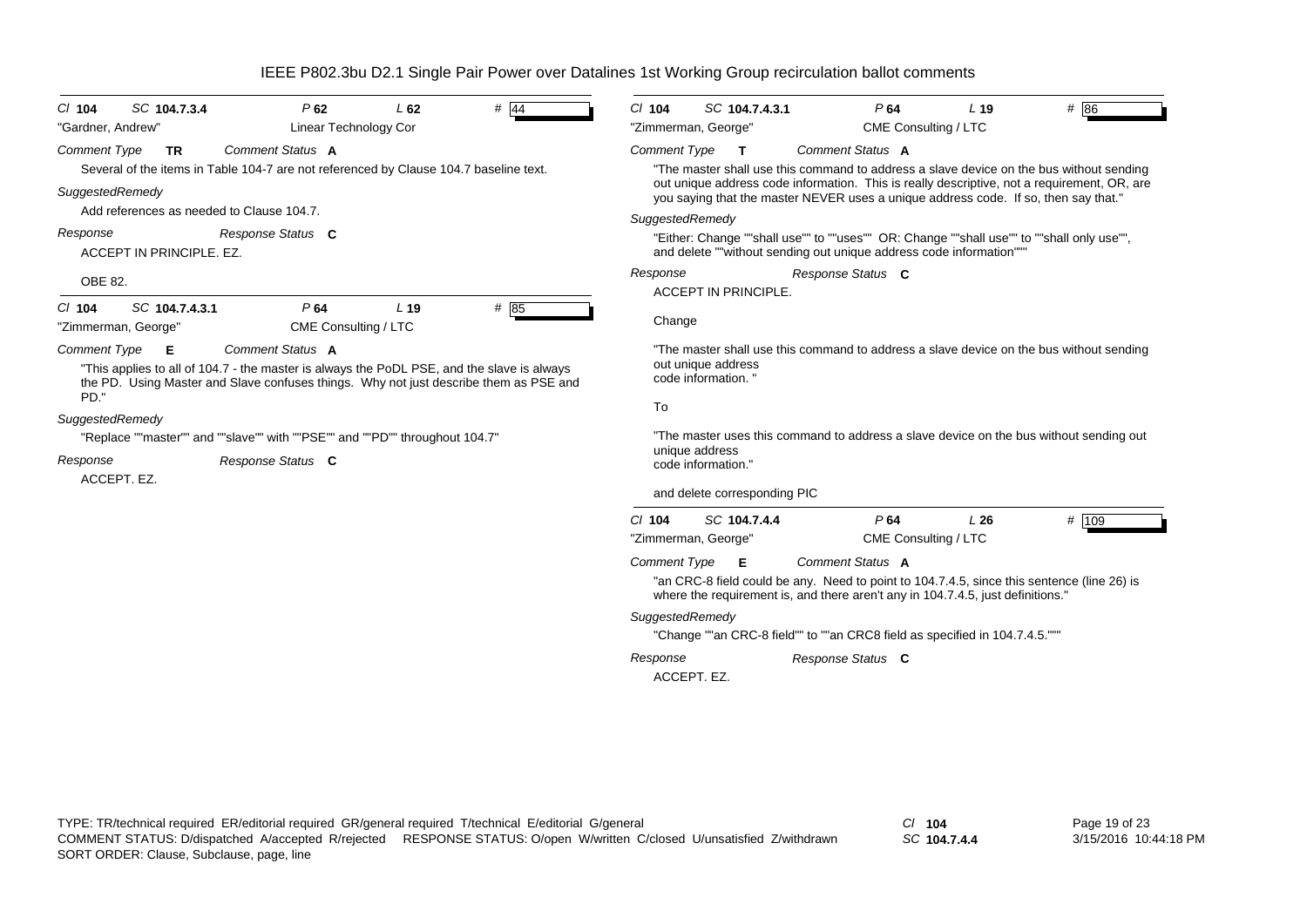| SC 104.7.4.4<br>$Cl$ 104     | P65                                                                                                                                                                                           | L <sub>1</sub>  | # 110 | $Cl$ 104            |                 | SC 104.8.2.2 | P66                                                                                                                                                                                                                                         | L35                   | #8   |
|------------------------------|-----------------------------------------------------------------------------------------------------------------------------------------------------------------------------------------------|-----------------|-------|---------------------|-----------------|--------------|---------------------------------------------------------------------------------------------------------------------------------------------------------------------------------------------------------------------------------------------|-----------------------|------|
| "Zimmerman, George"          | CME Consulting / LTC                                                                                                                                                                          |                 |       | "Anslow, Pete"      |                 |              | Ciena                                                                                                                                                                                                                                       |                       |      |
| <b>Comment Type</b><br>E     | Comment Status A                                                                                                                                                                              |                 |       | <b>Comment Type</b> |                 | Е.           | Comment Status A                                                                                                                                                                                                                            |                       |      |
|                              | "Table 104-8 interrupts the discussion of CRC8, and should be before it."                                                                                                                     |                 |       |                     |                 |              | "Comment #49 against D2.0 was ACCEPT with a suggested remedy of:                                                                                                                                                                            |                       |      |
| SuggestedRemedy              | Beat on frame and make Table 104-8 occur prior to or after the defining text in 104.7.4.4                                                                                                     |                 |       |                     |                 |              | In the title of 104.7, the first sentence of 104.7.1, in the Table in 104.7.2.2, and in the title<br>of 104.7.4, change the text after ""Clause 104,"" to ""Single-Pair Power over Data Lines<br>(PoDL)"" to match the title of Clause 104. |                       |      |
| Response                     | Response Status C                                                                                                                                                                             |                 |       |                     |                 |              | However, this has not been done in the Table in 104.7.2.2 (now 104.8.2.2)"                                                                                                                                                                  |                       |      |
| ACCEPT. EZ.                  |                                                                                                                                                                                               |                 |       | SuggestedRemedy     |                 |              |                                                                                                                                                                                                                                             |                       |      |
| SC 104.7.4.4<br>$CI$ 104     | P65                                                                                                                                                                                           | L <sub>14</sub> | # 111 |                     |                 |              | "in the Table in 104.8.2.2, change the text after ""Clause 104,"" to ""Single-Pair Power over<br>Data Lines (PoDL)"" to match the title of Clause 104."                                                                                     |                       |      |
| "Zimmerman, George"          | CME Consulting / LTC                                                                                                                                                                          |                 |       | Response            |                 |              | Response Status C                                                                                                                                                                                                                           |                       |      |
| <b>Comment Type</b><br>Е     | Comment Status A                                                                                                                                                                              |                 |       |                     | ACCEPT. EZ.     |              |                                                                                                                                                                                                                                             |                       |      |
|                              | "Reserved(0) should read Reserved and have description of ""value always 0"""                                                                                                                 |                 |       | $Cl$ 104            |                 | SC 104.8.2.2 | P66                                                                                                                                                                                                                                         | $L$ 41                | # 9  |
| SuggestedRemedy              |                                                                                                                                                                                               |                 |       | "Anslow, Pete"      |                 |              | Ciena                                                                                                                                                                                                                                       |                       |      |
| see comment                  |                                                                                                                                                                                               |                 |       | <b>Comment Type</b> |                 | Е.           | Comment Status A                                                                                                                                                                                                                            |                       |      |
| Response                     | Response Status C                                                                                                                                                                             |                 |       |                     |                 |              | "The clean version of the draft has ""xx"" in red strikethrough font in the table in 104.8.2.2"                                                                                                                                             |                       |      |
| ACCEPT. EZ.                  |                                                                                                                                                                                               |                 |       | SuggestedRemedy     |                 |              |                                                                                                                                                                                                                                             |                       |      |
| SC 104.7.4.5<br>$Cl$ 104     | P65                                                                                                                                                                                           | L46             | #26   |                     |                 |              | "Change ""802.3xxbu-201x"" to ""802.3bu-201x"""                                                                                                                                                                                             |                       |      |
| "Dove, Daniel"               | Dove Networking Solut                                                                                                                                                                         |                 |       | Response            |                 |              | Response Status C                                                                                                                                                                                                                           |                       |      |
| Comment Type<br>$\mathbf{T}$ | Comment Status A                                                                                                                                                                              |                 |       |                     | ACCEPT. EZ.     |              |                                                                                                                                                                                                                                             |                       |      |
|                              | "Figure 104-17 refers to a ""modified preamble"" but I can find no reference elsewhere in<br>the spec to this term. I believe its an artifact of SCCP specification in industry data sheets." |                 |       | $Cl$ 104            |                 | SC 104.8.4.2 | $P$ 67                                                                                                                                                                                                                                      | L <sub>52</sub>       | # 56 |
|                              |                                                                                                                                                                                               |                 |       | "Scruton, Peter"    |                 |              |                                                                                                                                                                                                                                             | University of New Ham |      |
|                              |                                                                                                                                                                                               |                 |       | <b>Comment Type</b> |                 | Е.           | Comment Status A                                                                                                                                                                                                                            |                       |      |
|                              | "Replace ""modified preamble"" with ""contents of the CLASS_TYPE_INFO Register"""                                                                                                             |                 |       |                     |                 |              |                                                                                                                                                                                                                                             |                       |      |
|                              | Response Status C                                                                                                                                                                             |                 |       | In PSE4:            |                 |              | Reference to Table 104-3 should be 104-2                                                                                                                                                                                                    |                       |      |
| ACCEPT. EZ.                  |                                                                                                                                                                                               |                 |       | SuggestedRemedy     |                 |              |                                                                                                                                                                                                                                             |                       |      |
| SuggestedRemedy<br>Response  |                                                                                                                                                                                               |                 |       |                     | change to 104-2 |              |                                                                                                                                                                                                                                             |                       |      |

TYPE: TR/technical required ER/editorial required GR/general required T/technical E/editorial G/general *Cl* **104** SORT ORDER: Clause, Subclause, page, line COMMENT STATUS: D/dispatched A/accepted R/rejected RESPONSE STATUS: O/open W/written C/closed U/unsatisfied Z/withdrawn

*SC* **104.8.4.2**

Page 20 of 23 3/15/2016 10:44:19 PM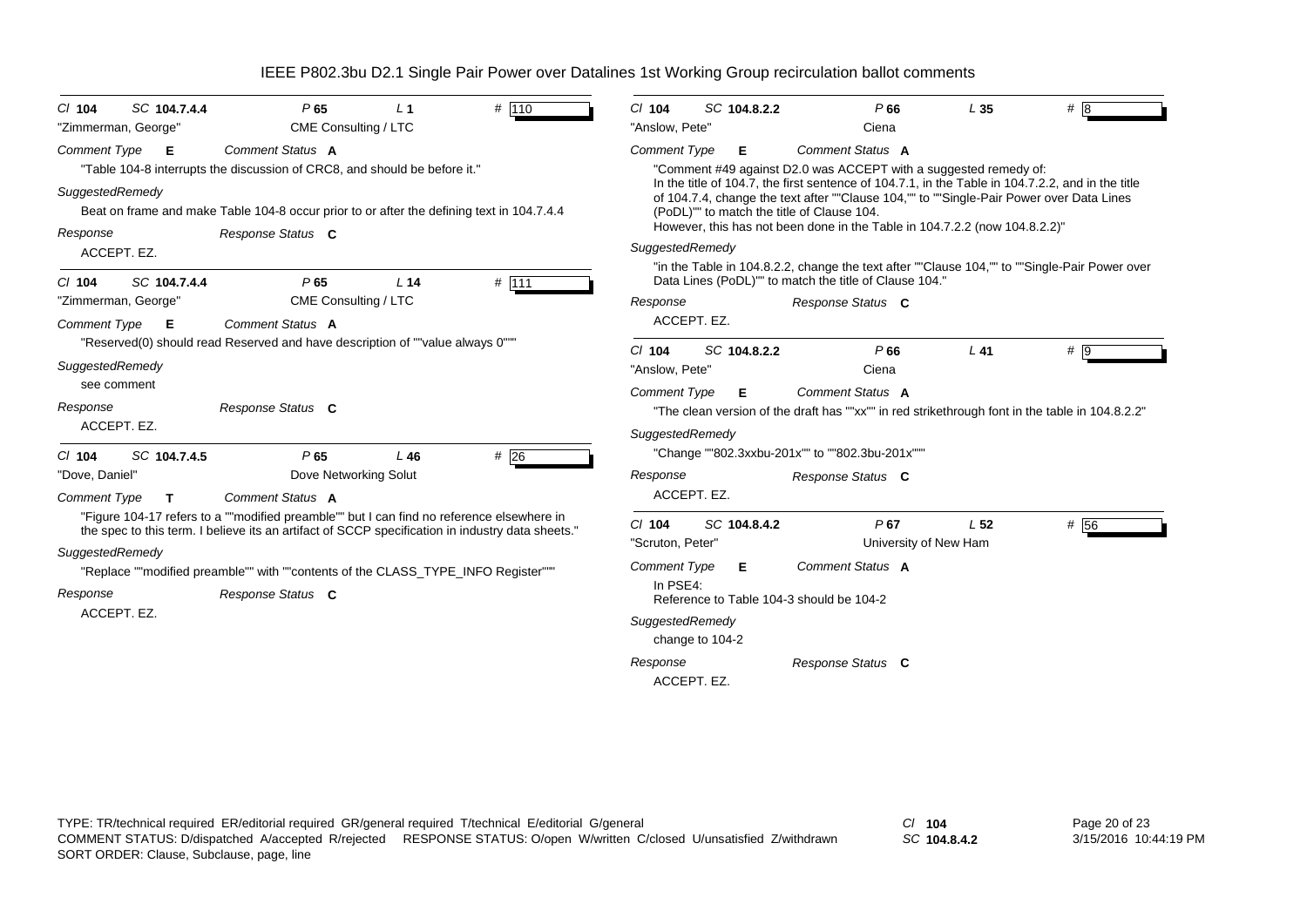| SC 104.8.4.2<br>$Cl$ 104<br>"Scruton, Peter"                                                                                                           |                                                   | P68<br>University of New Ham                                                                                                               | L <sub>4</sub>  | # 57 | $Cl$ 104<br>"Scruton, Peter"                                                               | SC 104.8.4.2                                                     | P69<br>University of New Ham                                                                                                                | L21            | # 60 |
|--------------------------------------------------------------------------------------------------------------------------------------------------------|---------------------------------------------------|--------------------------------------------------------------------------------------------------------------------------------------------|-----------------|------|--------------------------------------------------------------------------------------------|------------------------------------------------------------------|---------------------------------------------------------------------------------------------------------------------------------------------|----------------|------|
| Comment Type<br>Е<br>"PSE6<br>Ivalid is in 104-2"                                                                                                      | detection signature as specified in Table 104-6"" | Comment Status A<br>""Within Ivalid current range, as specified in Table 104-3, when connected to a valid PD                               |                 |      | <b>Comment Type</b><br>"PSE27                                                              | Е<br>""Defined as TOff in Table 104-5""<br>Should be Table 104-3 | <b>Comment Status A</b>                                                                                                                     |                |      |
| SuggestedRemedy<br>Response<br>ACCEPT. EZ.                                                                                                             | detection signature as specified in Table 104-6'  | "Within Ivalid current range, as specified in Table 104-2, when connected to a valid PD<br>Response Status C                               |                 |      | SuggestedRemedy<br>Response                                                                | make it Table 104-3<br>ACCEPT. EZ.                               | Response Status C                                                                                                                           |                |      |
| $Cl$ 104<br>SC 104.8.4.2<br>"Scruton, Peter"<br>Comment Type<br>Е<br>PSE <sub>8</sub><br>SuggestedRemedy<br>change to 104-2<br>Response<br>ACCEPT. EZ. | Reference to Table 104-3 should be 104-2          | P68<br>University of New Ham<br>Comment Status A<br>Response Status C                                                                      | L <sub>13</sub> | # 58 | $CI$ 104<br>"Scruton, Peter"<br><b>Comment Type</b><br>"PD1<br>SuggestedRemedy<br>Response | SC 104.8.4.3<br>Е.<br>should be 104-1'<br>make it be 104-1       | $P$ 70<br>University of New Ham<br><b>Comment Status A</b><br>As defined in Table 104-2 for each relevant system class<br>Response Status C | L <sub>5</sub> | # 61 |
| SC 104.8.4.2<br>$CI$ 104<br>"Scruton, Peter"<br>Comment Type<br>Е<br>"PSE12<br>This should be Table 104-5<br>SuggestedRemedy<br>change to 104-5        |                                                   | P68<br>University of New Ham<br><b>Comment Status A</b><br>""With one of the attributes as specified in Table 104-7 under all conditions"" | L30             | # 59 |                                                                                            | ACCEPT. EZ.                                                      |                                                                                                                                             |                |      |
| Response                                                                                                                                               |                                                   | Response Status C                                                                                                                          |                 |      |                                                                                            |                                                                  |                                                                                                                                             |                |      |

ACCEPT. EZ.

TYPE: TR/technical required ER/editorial required GR/general required T/technical E/editorial G/general *Cl* **104** SORT ORDER: Clause, Subclause, page, line COMMENT STATUS: D/dispatched A/accepted R/rejected RESPONSE STATUS: O/open W/written C/closed U/unsatisfied Z/withdrawn

*SC* **104.8.4.3**

Page 21 of 23 3/15/2016 10:44:19 PM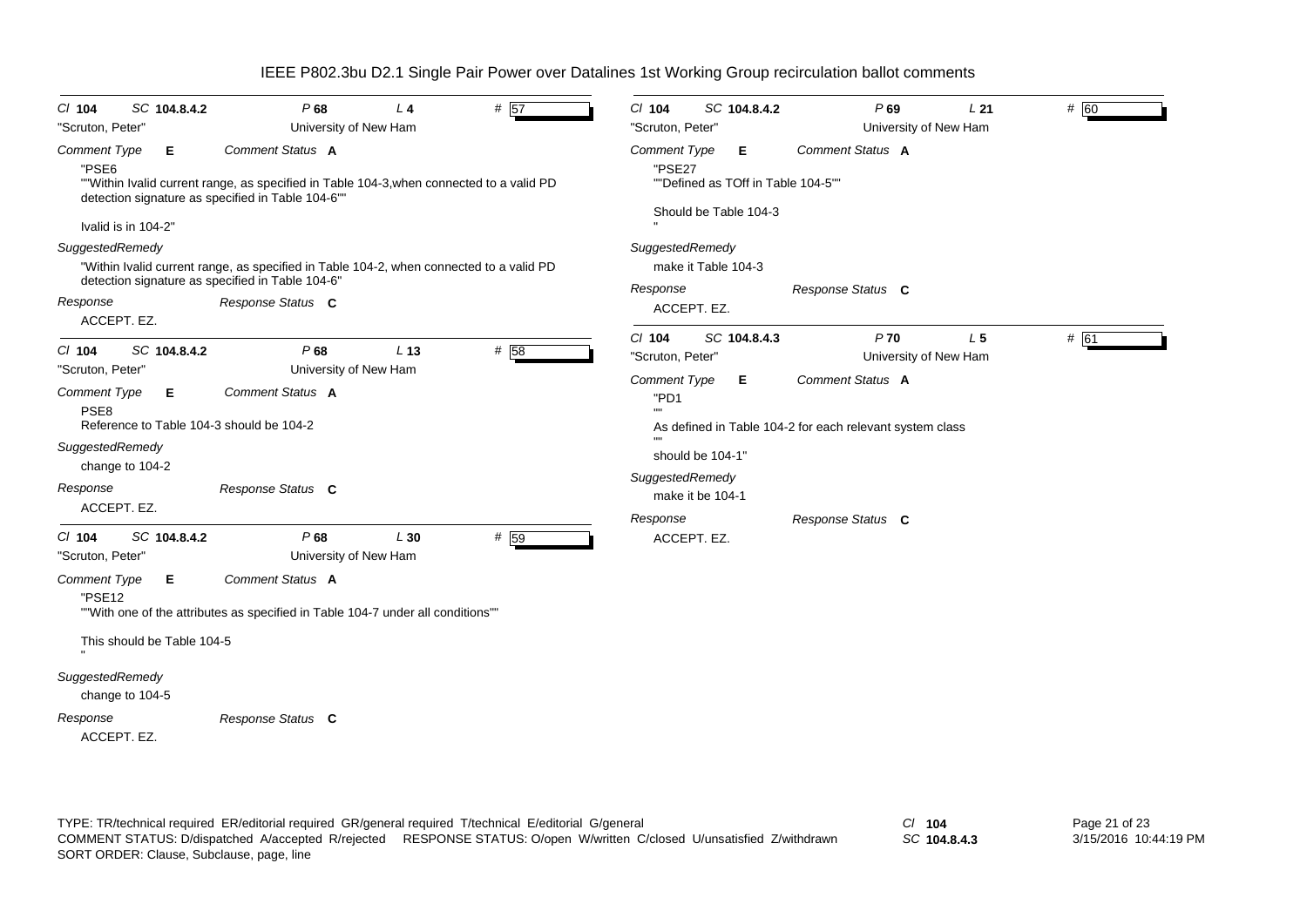| SC 104.8.4.3<br>$CI$ 104<br>"Scruton, Peter"                                                                                                                                                                                                                                                                                                | P70<br>University of New Ham                                                                        | L7  | # 62 | $Cl$ 104<br>"Scruton, Peter"                                                                                                                                                                                                                                                                                                                                                                                                      | SC 104.8.4.3                                            | $P$ 70<br>University of New Ham                                                                                                                                                                                                                                                                                                                                                                                                                                   | L49             | # 64 |  |
|---------------------------------------------------------------------------------------------------------------------------------------------------------------------------------------------------------------------------------------------------------------------------------------------------------------------------------------------|-----------------------------------------------------------------------------------------------------|-----|------|-----------------------------------------------------------------------------------------------------------------------------------------------------------------------------------------------------------------------------------------------------------------------------------------------------------------------------------------------------------------------------------------------------------------------------------|---------------------------------------------------------|-------------------------------------------------------------------------------------------------------------------------------------------------------------------------------------------------------------------------------------------------------------------------------------------------------------------------------------------------------------------------------------------------------------------------------------------------------------------|-----------------|------|--|
| <b>Comment Type</b><br>Е<br>"PD <sub>2</sub>                                                                                                                                                                                                                                                                                                | Comment Status A<br>""In accordance with state diagram shown in Figure 104-6""                      |     |      | <b>Comment Type</b><br>"PD14                                                                                                                                                                                                                                                                                                                                                                                                      | E.                                                      | Comment Status A<br>""Draw current within range of IWakeup_PD for at least TWakeup_PD when Vsleep_PD<br>min < VpdPD < Vsleep max as specified in Table 104-5 and Table 104-6"                                                                                                                                                                                                                                                                                     |                 |      |  |
| should be 104-8"<br>SuggestedRemedy<br>change to 104-8                                                                                                                                                                                                                                                                                      |                                                                                                     |     |      | SuggestedRemedy                                                                                                                                                                                                                                                                                                                                                                                                                   | 104-5 looks like it should be 104-3"<br>change to 104-3 |                                                                                                                                                                                                                                                                                                                                                                                                                                                                   |                 |      |  |
| Response<br>ACCEPT IN PRINCIPLE, EZ.<br>Seee comments 12 and 45.                                                                                                                                                                                                                                                                            | Response Status C                                                                                   |     |      | Response                                                                                                                                                                                                                                                                                                                                                                                                                          | ACCEPT IN PRINCIPLE, EZ.                                | Response Status C<br>Vsleep_PD min and max are now defined in Table 104-6, so just reference Table 104-6.                                                                                                                                                                                                                                                                                                                                                         |                 |      |  |
| removed in D2.2.<br>SC 104.8.4.3<br>$CI$ 104                                                                                                                                                                                                                                                                                                | Figure 104-8 numbering may decrement if Figure 104-7 (OVERLOAD state diagram) is<br>P <sub>70</sub> | L34 | # 63 | $Cl$ Intro<br>"Dove, Daniel"                                                                                                                                                                                                                                                                                                                                                                                                      | SC Intro                                                | P <sub>3</sub><br>Dove Networking Solut                                                                                                                                                                                                                                                                                                                                                                                                                           | L <sub>55</sub> | #28  |  |
| University of New Ham<br>"Scruton, Peter"<br>Comment Status A<br><b>Comment Type</b><br>Е<br>"PD11<br>""Without startup oscillation and within the first trial when a voltage in the range of VPSE<br>(as defined in Table 104-2) is applied with a series resistance within the range of valid<br>channel resistance""<br>should be 104-1' |                                                                                                     |     |      | Comment Type<br>Comment Status A<br><b>ER</b><br>"The page numbering for intro material is inconsistent with other draft documents. See<br>802.3bm for instance, where intro page numbers are in roman numeral. What we call page<br>17 on our draft, should be page 1. All prior pages use Roman numerals."<br>SuggestedRemedy<br>Reformat to consistency with existing standard<br>Response<br>Response Status C<br>ACCEPT. EZ. |                                                         |                                                                                                                                                                                                                                                                                                                                                                                                                                                                   |                 |      |  |
| SuggestedRemedy<br>make 104-1<br>Response<br>ACCEPT. EZ.                                                                                                                                                                                                                                                                                    | Response Status C                                                                                   |     |      | $Cl$ Intro<br>"Dove, Daniel"<br><b>Comment Type</b><br>SuggestedRemedy<br>Response<br>ACCEPT. EZ.                                                                                                                                                                                                                                                                                                                                 | SC Intro<br>ER.                                         | P <sub>3</sub><br>Dove Networking Solut<br>Comment Status A<br>"The copyright and page number alignment is not consistent with IEEE 802.3-2015. They<br>should be opposing each other on the same line, above the statement ""unapproved IEEE<br>standards draft"" with the number on right-side for odd pages, number on the lef- side for<br>even pages. See IEEE P802.3bm for example."<br>Reformat to consistency with existing standard<br>Response Status C | L <sub>55</sub> | # 27 |  |

*SC* **Intro**

Page 22 of 23 3/15/2016 10:44:19 PM